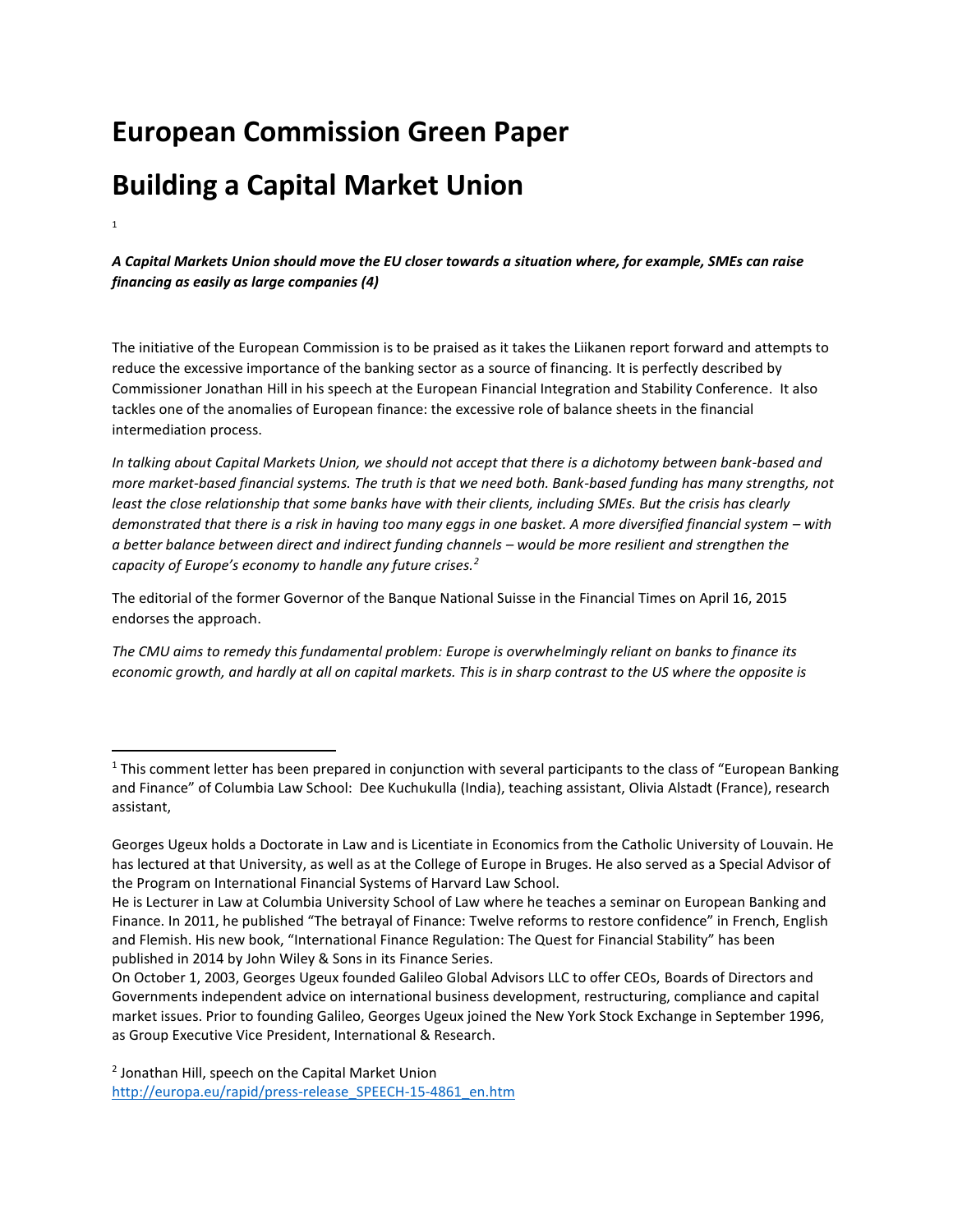# *true. There is no conclusive evidence that either mode of financing is superior, but a system relying meaningfully on both modes will certainly be more robust.<sup>3</sup>*

It would be a mistake not to understand that this is a fundamental change of the financial structure in Europe, with its challenges, risks and structural reforms. It also will collide with vested interests that are entrenched and will resist transparency and disintermediation. While this paper will address many of the challenges and opportunities, it does not pretend to go beyond indicating the avenues of this considerable work that was initiated by the European Commission.

The Group of High Experts under Governor Erkki Liikanen sent a very powerful signal in the table it published, dated 2010. The Bruegel report chart confirms that structural changes have not happened over the past five years.

| Table 2.3.1. Size of EO, OS and Japanese Danking Sectors (2010) |      |            |       |  |  |  |  |  |
|-----------------------------------------------------------------|------|------------|-------|--|--|--|--|--|
|                                                                 | EU   | <b>USA</b> | Japan |  |  |  |  |  |
| Total bank sector assets ( $\epsilon$ trillion)                 | 42.9 | 8.6        | 7.1   |  |  |  |  |  |
| Total bank sector assets/GDP                                    | 349% | 78%        | 174%  |  |  |  |  |  |
| Top 10 bank assets ( $\epsilon$ trillion)                       | 15.0 | 4.8        | 3.7   |  |  |  |  |  |
| Top 10 bank assets/GDP                                          | 122% | 44%        | 91%   |  |  |  |  |  |
|                                                                 |      |            |       |  |  |  |  |  |

Table 2.3.1: Size of FIL IIS and Jananese hanking sectors (2010)

Notes: Top 6 banks for Japan.

Source: European Banking Federation (2011).

Another way to look at this reality has been provided in the Bruegel report to the informal ECOFIN in Riga. It shows the underdevelopment of the European bond market, largely dominated by sovereign issuers rather than companies. The size of the European Bond market is indeed half of the US in GDP terms.

4





5

l <sup>3</sup> <http://blogs.ft.com/the-exchange/author/philipphildebrand/>

<sup>&</sup>lt;sup>4</sup> Liikanen Report. [http://ec.europa.eu/internal\\_market/bank/docs/high-level\\_expert\\_group/report\\_en.pdf](http://ec.europa.eu/internal_market/bank/docs/high-level_expert_group/report_en.pdf)

<sup>5</sup> Bruegel Report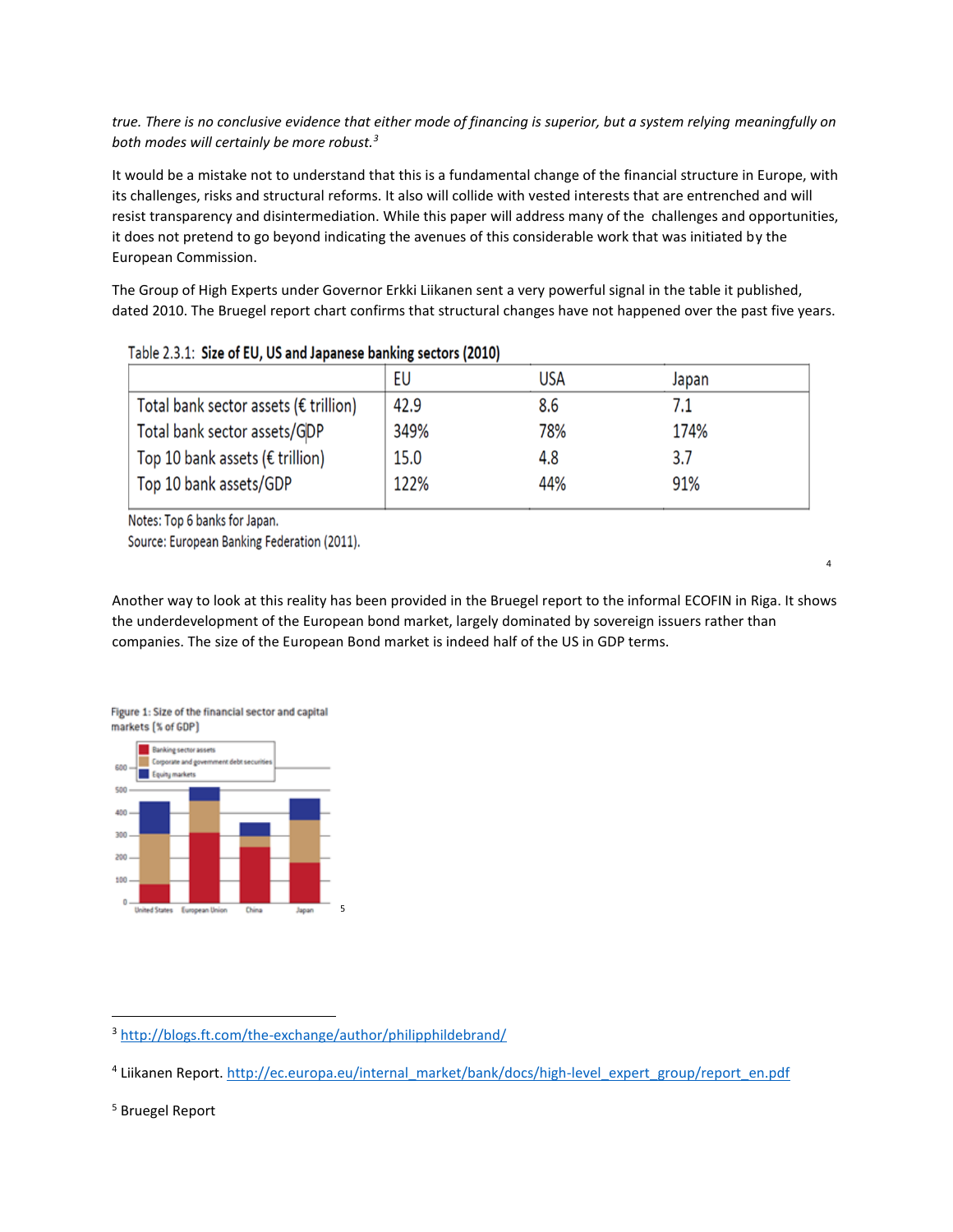Applauding the intention should not hide the fact that this statement neither is realistic nor consistent with the practice of developed capital markets. From that diagnostic, the Green Paper is driving the thought process in an array of directions, some of which have little, if anything, to do with a European capital market. It refers to a multiplicity of directives and regulations that are, among themselves, not always coherent and most importantly, are in some cases in contradiction with the stated objective.

In order to be helpful, we have tried to put together several fields that need to be further defined in order to provide a framework.

# **Main issues to be addressed**

**The main issues raised by the Green paper are grouped by theme and will be developed in this paper. Each of them** is present in the Green paper albeit not addressed in this way.

### **Liquidity**

- Where will liquidity come from?
- The Liquidity Coverage Ratio has a different purpose than capital markets
- The role of the City of London needs to be integrated
- It mixes statistics that include sovereign and corporate bonds
- It does not distinguish between corporate and banking bonds
- Financial intermediation is not the role of investors

#### **Equity and Debt**

- The Green paper does not distinguish equity and bonds for private placements
- There is a difference between credit scoring and bond rating

#### **Infrastructure**

- Infrastructure finance requires differentiation between debt and equity
- The infrastructure considerations ignore the role of EIB

#### **SMEs**

- SMEs and medium size companies need to be distinguished
- The prospectus directive is not directed to SMEs
- Should issuers apply a common accounting like IFRS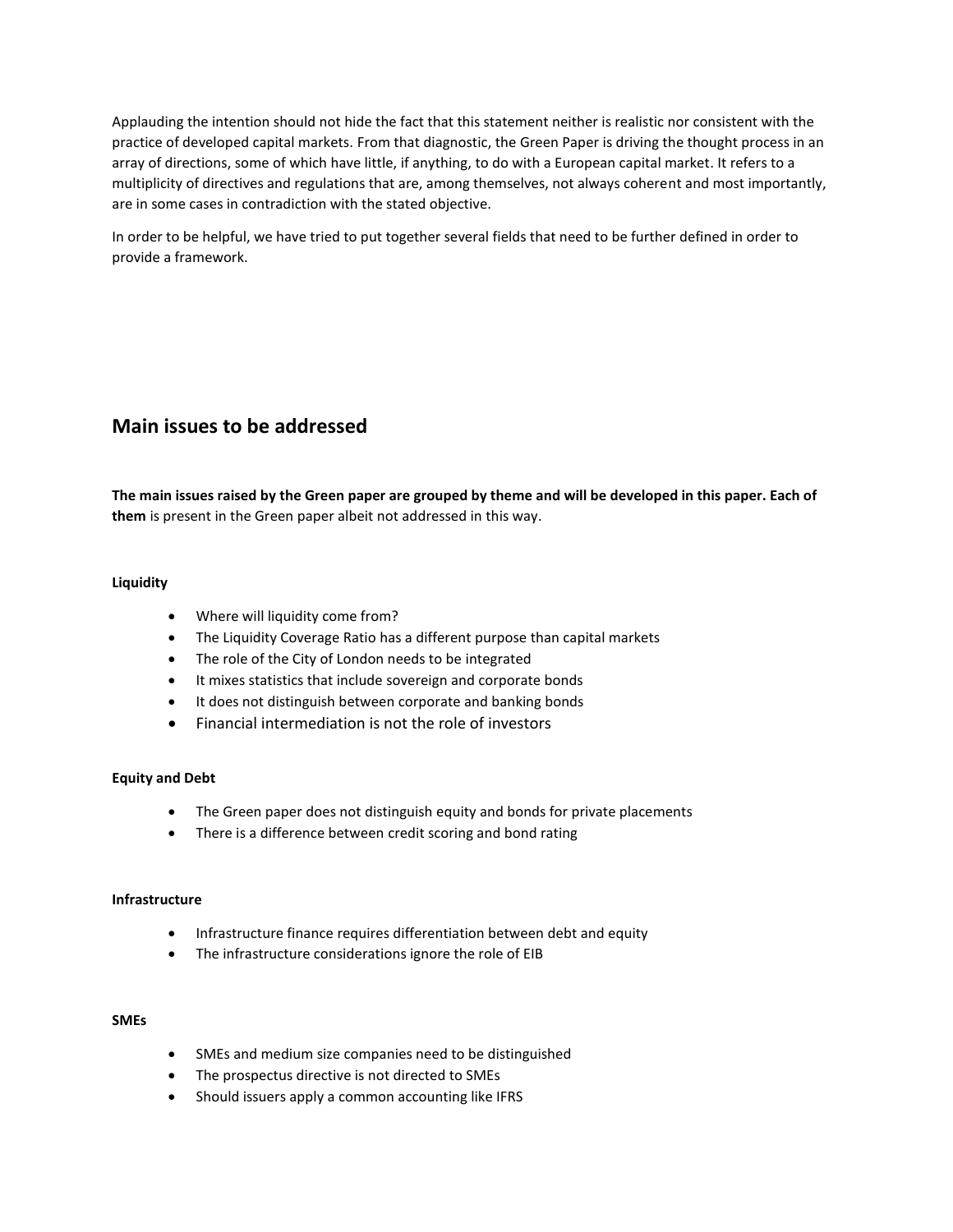Venture capital funds are not part of capital markets

### **Regulation**

 $\overline{\phantom{a}}$ 

- Regulatory initiatives do not aim at developing markets
- It misrepresents Solvency II as an encouragement to long term financing
- Administrative measures might not be substantial
- It assumes that banks have a problem to extend loans

This comment letter is trying to look at some of the basic realities and misunderstandings on capital markets. We will try not to focus on politically pleasing but ineffective aspects of the Green Paper to answer the basic question: how can the Commission foster capital markets dynamics while the European Banking Union regulation? We will not address the fact that the European Banking Union contains provisions that are discouraging capital market activities by banks.

The diagnostic as to why Europe is behind the curve compared with the USA and the UK has not been made: therefore the Commission's initiative proposes a therapy without spelling the causes. There are some fundamental reasons why this market is less developed in Europe and they need to be identified and addressed. It might be painful, but it needs to be done. *Nobody has asked turkeys to vote for Christmas.*

We understand the difficulty of the exercise and the need for a European Commission initiative. After this Green Paper, it will be essential to organize a thorough consultation of the actors who will –or will not- support this initiative. A Goldman Sachs report on what Global Capital Markets are about might be helpful in this regards.<sup>6</sup>

*I see the Capital Markets Union as about growing the overall pie so that everyone benefits: banks, capital markets and, most importantly, firms who will find more sources of funding. Removing obstacles that prevent our high levels of savings from finding their way to productive use in the economy. And it is about giving choice to companies on where and how they want to get financing.<sup>7</sup>* echoes Commissioner Jyrki Katainen.

 $6$  This educational guide might be helpful to readers who are less versed in capital markets. [http://www.goldmansachs.com/s/interactive-guide-to-capital](http://www.goldmansachs.com/s/interactive-guide-to-capital-markets/index.html?cid=PS_01_82_07_00_00_00_01)[markets/index.html?cid=PS\\_01\\_82\\_07\\_00\\_00\\_00\\_01](http://www.goldmansachs.com/s/interactive-guide-to-capital-markets/index.html?cid=PS_01_82_07_00_00_00_01)

 $7$  ESBG retail banking conference, Brussels, address by Commissioner Jyrki Katainen [http://ec.europa.eu/commission/2014-2019/katainen/announcements/esbg-retail-banking-conference\\_en](http://ec.europa.eu/commission/2014-2019/katainen/announcements/esbg-retail-banking-conference_en)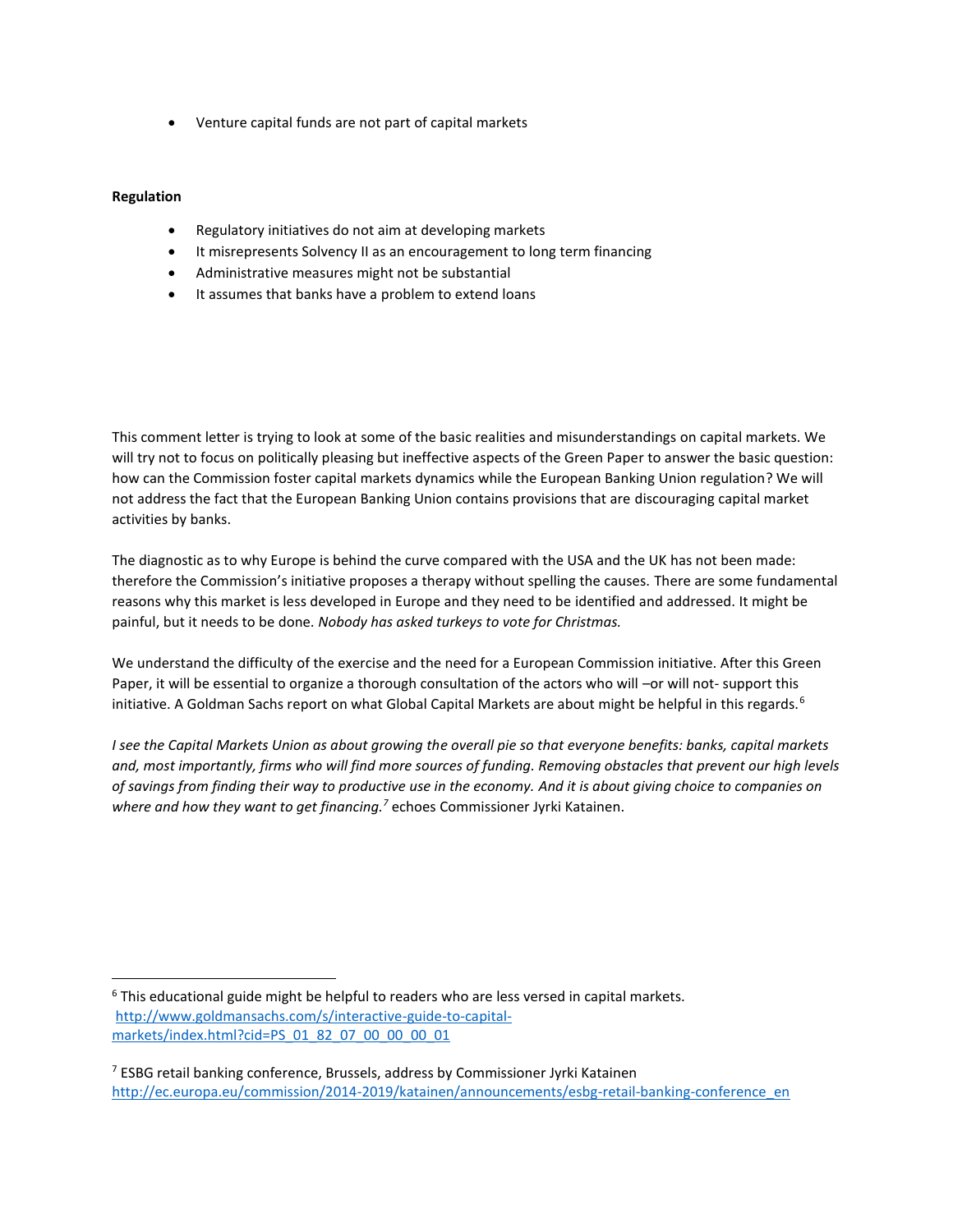# **Part I Liquidity**

Liquidity is the most important aspect of capital markets.

**Primary liquidity** is provided by investors, retail or institutional and is by far the most important source of funds. However, investors will not put their money in financial assets that are not liquid enough to guarantee that they will be able to sell their securities in a short period of time without disrupting the price of those assets. It is also affected by important rules and regulations, and in particular Solvency II for insurance companies.

**Secondary liquidity** is provided by market makers, a combination of banks, broker dealers and securities companies. Unless enough financial resources are allocated to market making by financial intermediaries who themselves are subject to new rules and regulations that affect their market making capabilities.

Philippe Hildebrand asks a pertinent question on the objective of the CMU: *Can liquidity be achieved in Europe without cross-border opportunities? Realistically, not on the scale that it is available in the US. Yet such opportunities are now practically non-existent.*<sup>8</sup>

**Action proposal:** in order to be credible, the Commission's proposal requires a substantial consultation and understanding of the providers of primary and secondary liquidity.

**1. Where will the liquidity come from?**

<sup>8</sup> <http://blogs.ft.com/the-exchange/author/philipphildebrand/>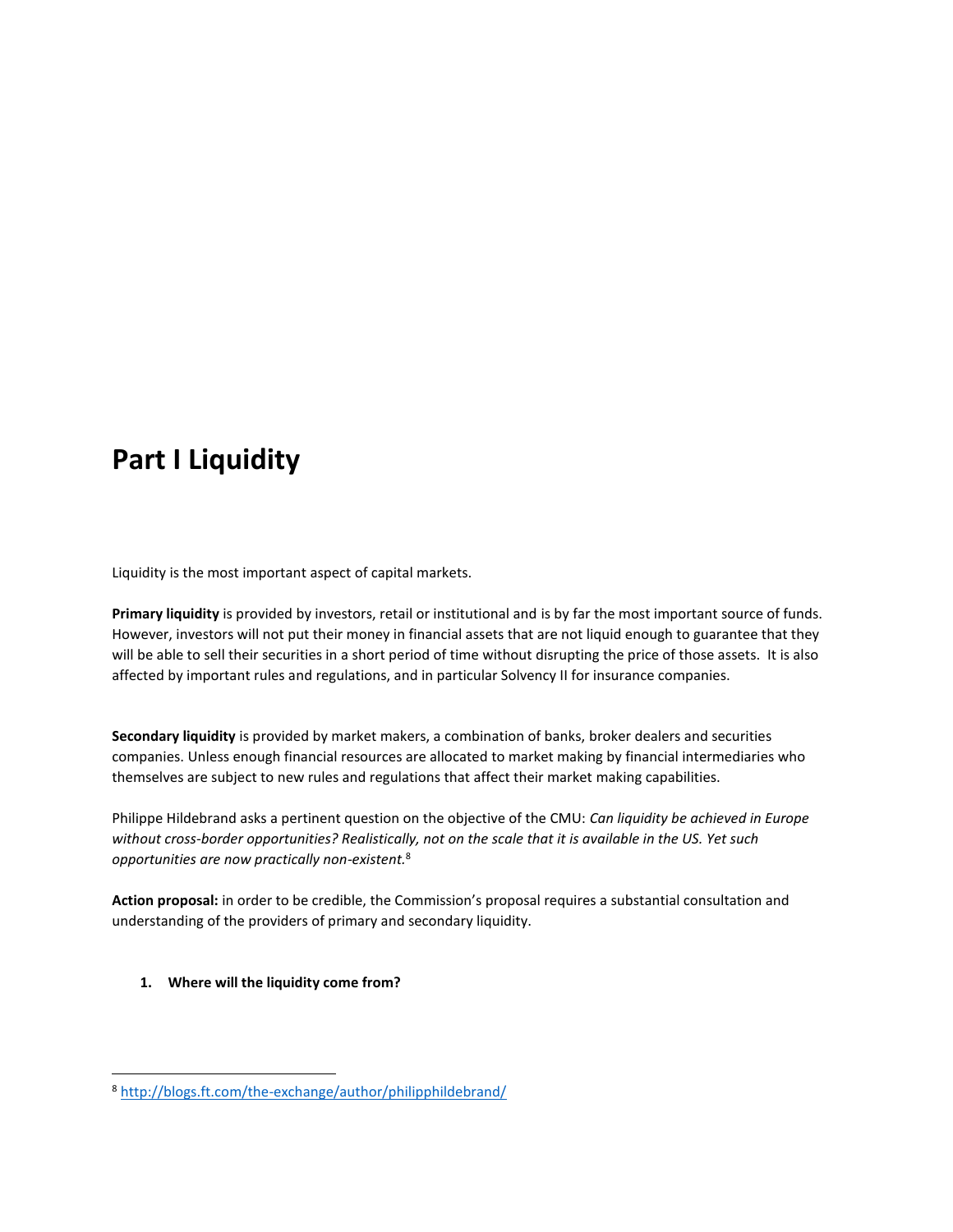*Banks play a key part not only in lending but also in capital market intermediation, notably by providing liquidity through market making.*

*The Commission is interested in views on how to achieve better priced and robust liquidity conditions, notably whether measures could be taken to support liquidity in vulnerable segments and whether there are barriers to entry for new market participants who can play a role in matching buyers to sellers (24)*

The Green Paper addresses liquidity in the context of capital market intermediation by banks and their role as market makers. It is not further developed. The concern is that some market segments indicate a decreased liquidity level. Cross-market analysis of developments in market liquidity is complex. As the Green Paper recognizes, some suggest that liquidity may have been mispriced during the pre-crisis period. Further, liquidity levels may be affected by stricter regulatory requirements for market makers and an overall lack of market confidence. The Green Paper calls for responses on whether liquidity should be promoted in bond and equity markets, and if so, through what measures or mechanisms.

However, to answer these questions, one must determine where in the EU's capital markets the liquidity comes from - or should come from. To address market depth and liquidity, it is necessary to have a clear view of the existing liquidity enhancing market mechanisms and their efficiency. Assessing these mechanisms enables a more targeted debate on whether and how the Commission could promote market depth and liquidity in the course of building the Capital Markets Union. We will address two liquidity-providing mechanisms that can be relevant in this regard.

One mechanism to address the Eurozone's liquidity situation is the **open market operations by the ECB**. It is more of a macro-economic initiative, whose impact on corporate debt is uncertain. Main refinancing operations ("MROs") are one-week liquidity-providing operations in euro with a maturity of normally one week. The aim of MROs is directing short-term interest rates and signaling the Eurozone's monetary policy stance. Longer-term refinancing operations ("LTROs") offer the financial sectors additional longer-term refinancing. To serve the nonfinancial sector, targeted longer-term refinancing operations ("TLTROs") seek to improve bank lending over a twoyear window, excluding house purchase loans to households. TLTROs should prevent a reoccurrence of the 2008 credit squeeze, when banks did not enough liquidity cushion for their illiquid assets and interbank lending and other loan origination seized up. Since 2009, the ECB launched several bond purchase programs, including its recent quantitative easing program (Public Sector Purchase Programme or "PSPP"). In general, the purpose of these open market operations is providing market liquidity by solving short-term cash issues. The European Commission may want to research the economical effectiveness of these individual open market operations by the ECB in relation to its liquidity management.

For equity, **stock exchanges are important sources of liquidity** provided however that the various capital market venues are not fragmented. One of the consequences of MIFID has been to reduce this ability by regulated stock markets. They play a role in allowing the market to efficiently price the liquidity. For example, the German stock exchange Deutsche Börse Group uses its Xetra Liquidity Measure (XLM) to indicate the liquidity for a security in the order book based on implicit transaction costs. In relation to the Green Paper's focus on SMEs, the Eurozone's open markets are worth considering in assessing liquidity management for SMEs. An interesting example is the Open Market ("Freiverkehr") initiative in Frankfurt/Main. The Open Market and its sub-segment "Entry Standard" aim to create liquidity and facilitate SMEs with raising funds at a stock exchange. Compared to a regulated market, the Open Market had fewer access requirements and lower entry costs.

 Only the Deutsche Börse Group itself regulates this Frankfurter Open Market. The initiative was not without problems: findings of frequent market manipulation spurred the German regulators and the Deutsche Börse Group to adopt higher transparency requirements. Nevertheless, Deutsche Börse Group warns investors for the risks of less available information on the companies traded in the Open Market. In sum, this German case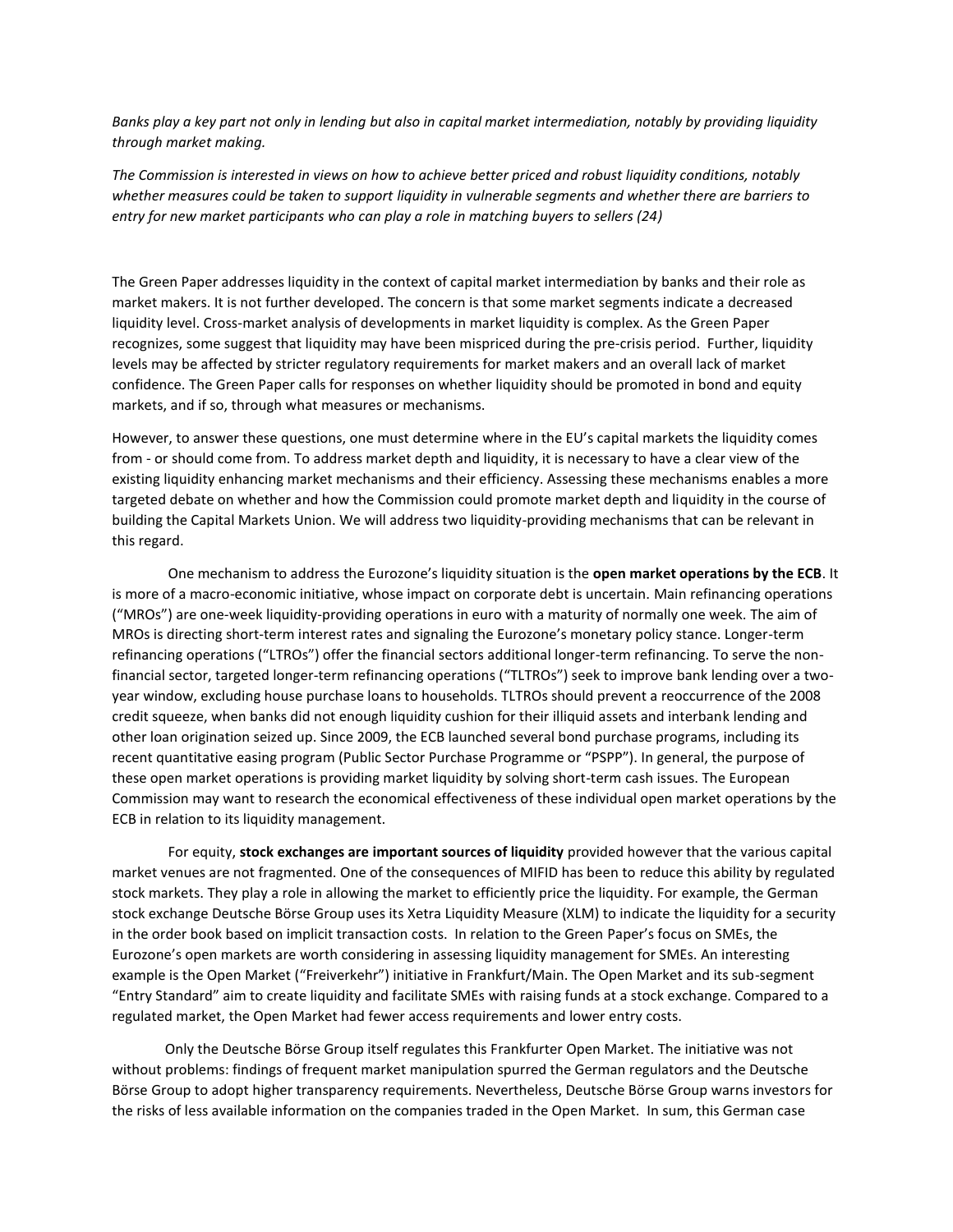exemplifies that liquidity available to SME's depends on a crucial trade-off between lower entry requirements and less regulation versus the risk of fraud and subsequent decline of market confidence. As the European Commission itself notices, another alternative for SME funding through bank loans is peer-to-peer-lending (or crowd-lending). If the pool is successfully safe and large enough, peer-to-peer-lending may allow individual lenders to monetize liquidity in a way that banks used to do with regular loans. This on itself could stimulate SMEs funding in alternative to bank loans without having to overcome the difficult – if not impossible task – to enable fundraising for small companies' on capital markets.

This leaves the debt market alone: there is **no existing forum to trade SME bonds**: it is by definition an over-the counter market and

**Action proposal:** the issue of market liquidity in the Capital Markets Union requires an assessment of the current liquidity-providing mechanisms in their effectiveness and efficiency. In addition to standardization, the Commission may consider the roles of the ECB, of stock exchanges and alternative funding methods (such as peerto-peer-lending) in promoting market depth and liquidity

# **2. The Liquidity Coverage Ratio has a different purpose than capital markets**

*With the ... Liquidity Coverage Ratio [...] should increase the transparency, consistency and availability of key information, particularly in the area of SME loans, and promote the growth of secondary markets to facilitate both issuance and investments. (10/11)*

This is not correct. The LCR is part of the three ratios developed by the Basle Committee of the Bank for International Settlements. Its direct result is to discourage taking long term assets and risks and is an impediment to a capital market. The Basel Committee is very honest about it and is the author of this ratio. It contradicts the comments of the Commission.

*This metric aims to ensure that a bank maintains an adequate level of unencumbered, high quality assets that can be converted into cash to meet its liquidity needs for a 30-day time horizon under an acute liquidity stress scenario specified by supervisors.<sup>9</sup>*

There is a contradiction in the Green Paper on this subject: by developing a LCR, banking regulation is effectively reducing the ability of banks to provide liquidity to medium- and long-term securities. It is one of the collision courses between regulation and the CMU.

*The Committee remains firmly of the view that the LCR is an essential component of the set of reforms introduced by Basel III and, when implemented, will help deliver a more robust and resilient banking system. However, the Committee has also been mindful of the implications of the standard for financial markets, credit extension and economic growth, and of introducing the LCR at a time of ongoing strains in some banking systems. It has therefore decided to provide for a phased introduction of the LCR, in a manner similar to that of theBasel III capital adequacy requirements.<sup>10</sup>*

**Action:** taking into consideration the Liquidity Coverage Ratio, how should market making activities be treated so as not to penalize this essential activity to the CMU.

 $10$  op.cit.

 $\overline{a}$ 

<sup>9</sup> <http://www.bis.org/publ/bcbs238.pdf>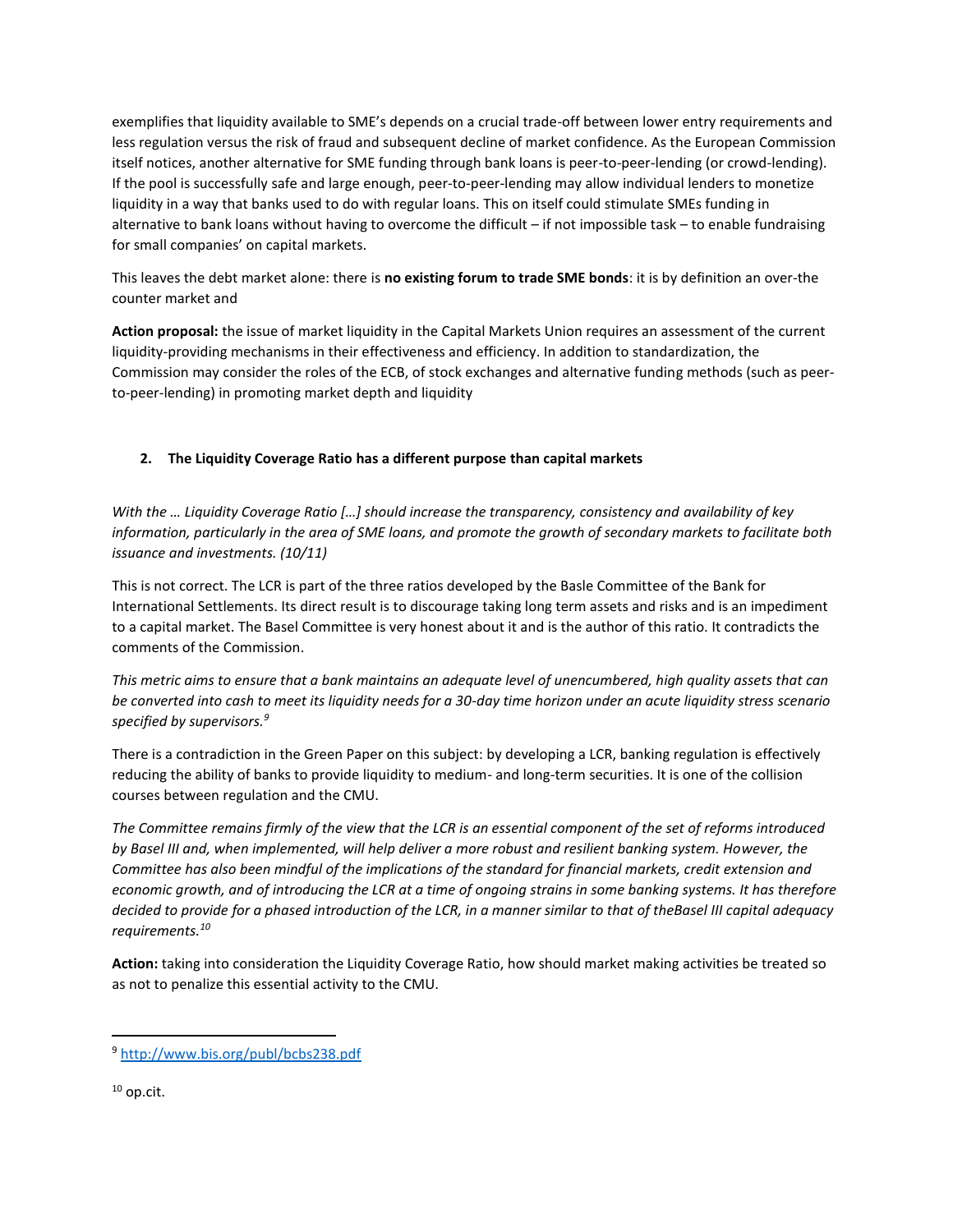# 3. **The role of the City of London needs to be seriously considered**

The CMU provides a unique opportunity to reconcile the City of London with the European Union. It also requires the French and German Governments to restrain their more or less obvious attempts to undermine the City of London. Furthermore, this effort might make the membership of the United Kingdom in the European Union more meaningful.

*In the EU in particular, wholesale financial activity is already highly concentrated in London, and if anything, the recent years of crisis appear to have accelerated the concentration because banks have been forced to restructure their less-efficient activities.<sup>11</sup>*

The Green Paper is focused on the continental countries of the EU. London could be brought in this project: European banks have invested in financial resources, information technology and talents in the City of London. They will not replicate that investment in Europe in other cities who, each for their own reasons, have some strengths and weaknesses.

The movement of some financial institutions to Switzerland is a perfect demonstration of the self-inflicted loss of competitiveness of the European Union that benefits other European countries. An interesting study by PWC on the future of capital markets at the 2025 horizon provides important data and comments on what lies ahead. <sup>12</sup>

<sup>11</sup> [http://www.bruegel.org/publications/publication-detail/publication/878-capital-markets-union-a-vision-for-the](http://www.bruegel.org/publications/publication-detail/publication/878-capital-markets-union-a-vision-for-the-long-term/)[long-term/](http://www.bruegel.org/publications/publication-detail/publication/878-capital-markets-union-a-vision-for-the-long-term/)

<sup>12</sup> [https://www.pwc.com/en\\_US/us/transaction-services/publications/assets/capital-markets-2025.pdf](https://www.pwc.com/en_US/us/transaction-services/publications/assets/capital-markets-2025.pdf)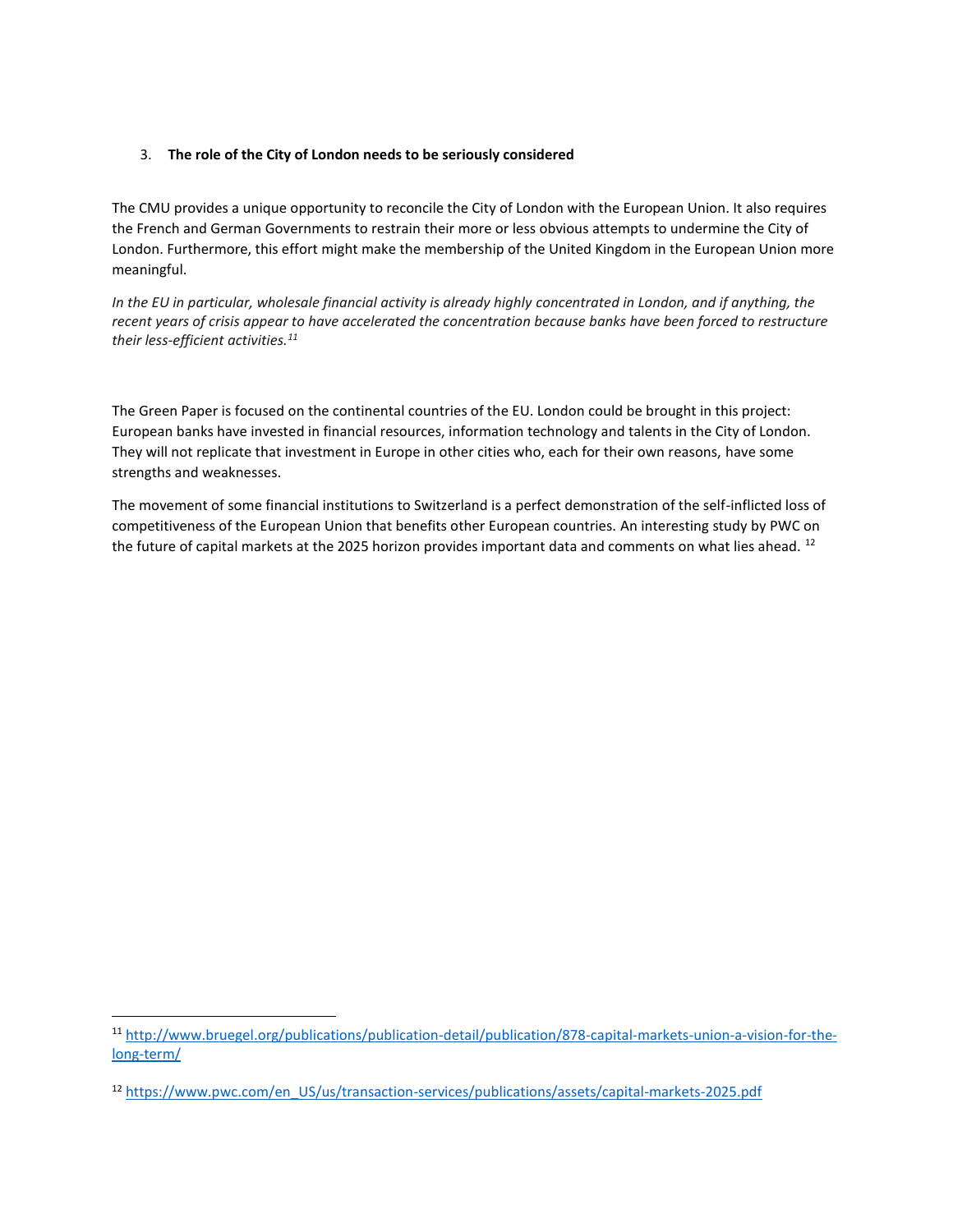# Key Facts about the UK as an **International Financial Centre**

Published 03/07/2014

The UK is a major global hub for international wholesale finance, its financial services trade surplus is more than double that of the next largest surpluses recorded by Luxembourg and Switzerland. Despite concerns about the future competitiveness of London as a global financial centre, it continues to rank strongly in survey evidence and market activity.



This (self promoting) image of the role of the City of London can be argued about, but not denied. Weakening London would weaken the CMU.

**Action proposal:** open a candid and constructive dialogue on the role of the City of London in the CMU

### 4. **It mixes statistics that include sovereign and corporate bonds**

*Capital markets have expanded in the EU over recent decades. Total EU stock market capitalisation, for example, amounted to €8.4 trillion (around 65% of GDP) by end 2013, compared to €1.3 trillion in 1992 (22% of GDP). The total value of outstanding debt securities exceeded €22.3 trillion (171% of GDP) in 2013, compared to €4.7 trillion) (74% of GDP) in 1992. (7)*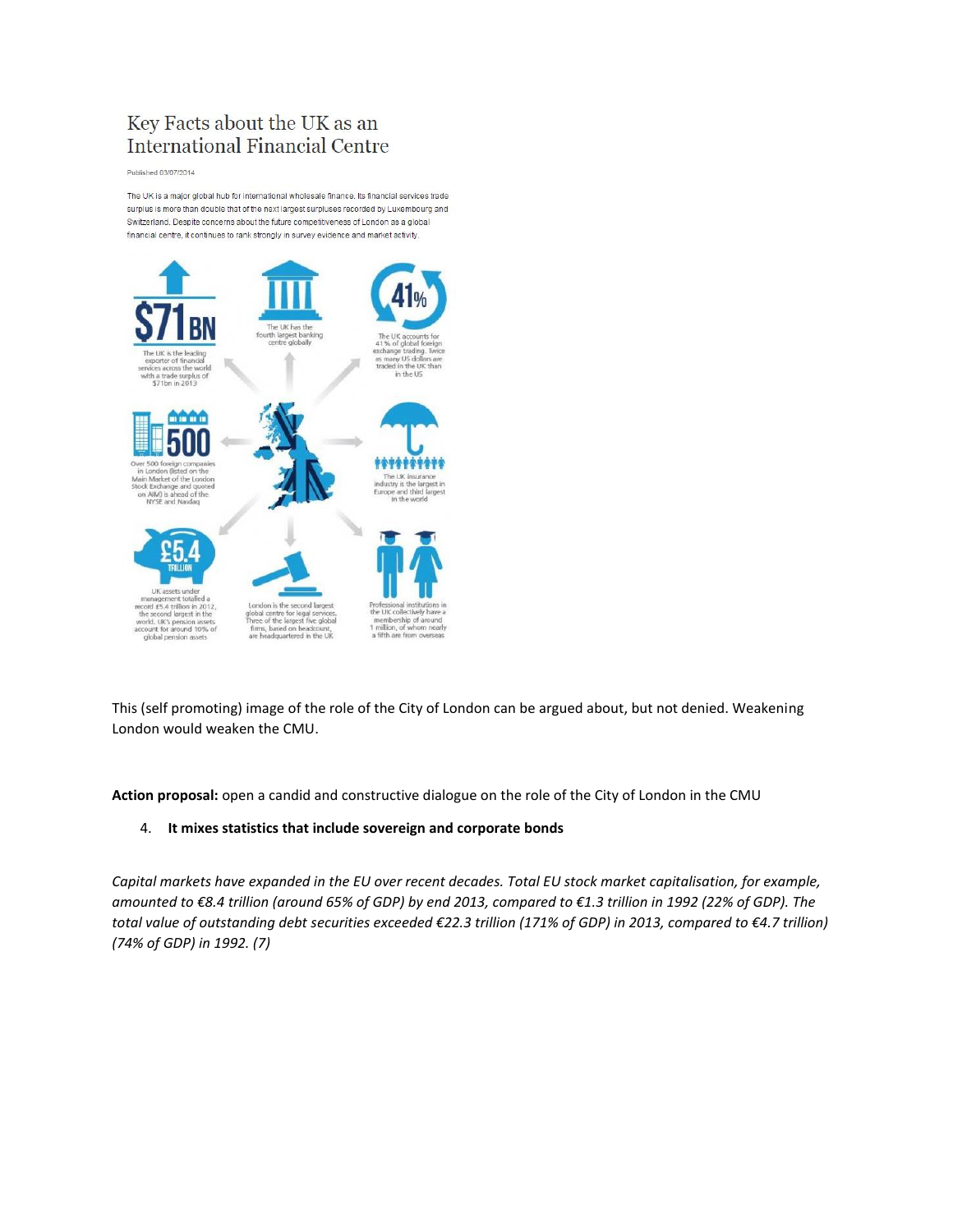

The above chart has been used to substantiate the comment above. However, it fails to look at the central issue. Most of the 22.3 trillion of debt securities is Government debts. It is not a privilege that so much indebtedness by most EU governments exceeds the 60% limit and that Europe is dealing with excessive sovereign indebtedness.

Ten per cent of the outstanding debt securities are in the balance sheet of European Banks representing 100% of their equity. It is the core of the nexus between banks and governments.

**Action proposal:** provide research and data on European corporate bonds.

### **5. It does not distinguish between corporate and banking bonds**

*However, since the crisis, activity has remained impaired, despite low loss rates in European securitisations. Securitisation issuance in Europe in 2014 amounted to some €216 billion, compared to €594 billion in 2007. (10)*

Those numbers look impressive. However, they deserve to be looked at more closely. It shows that Europe is issuing more bonds than equity. What it does not show is how much of the debt issues is done by corporate issuers and by banks. The fact that banks are issuing bonds will certainly meet the investors' appetite for fixed income.

What it does not do, is disintermediate, since the bonds are going to be transformed in assets through the balance sheet of the banks. It would be important to have a clearer view of this split. The charts hereunder confirm that only 1 trillion (out of 23 outstanding) is in corporate bonds. This market includes utilities and telecommunication companies, who are very large companies.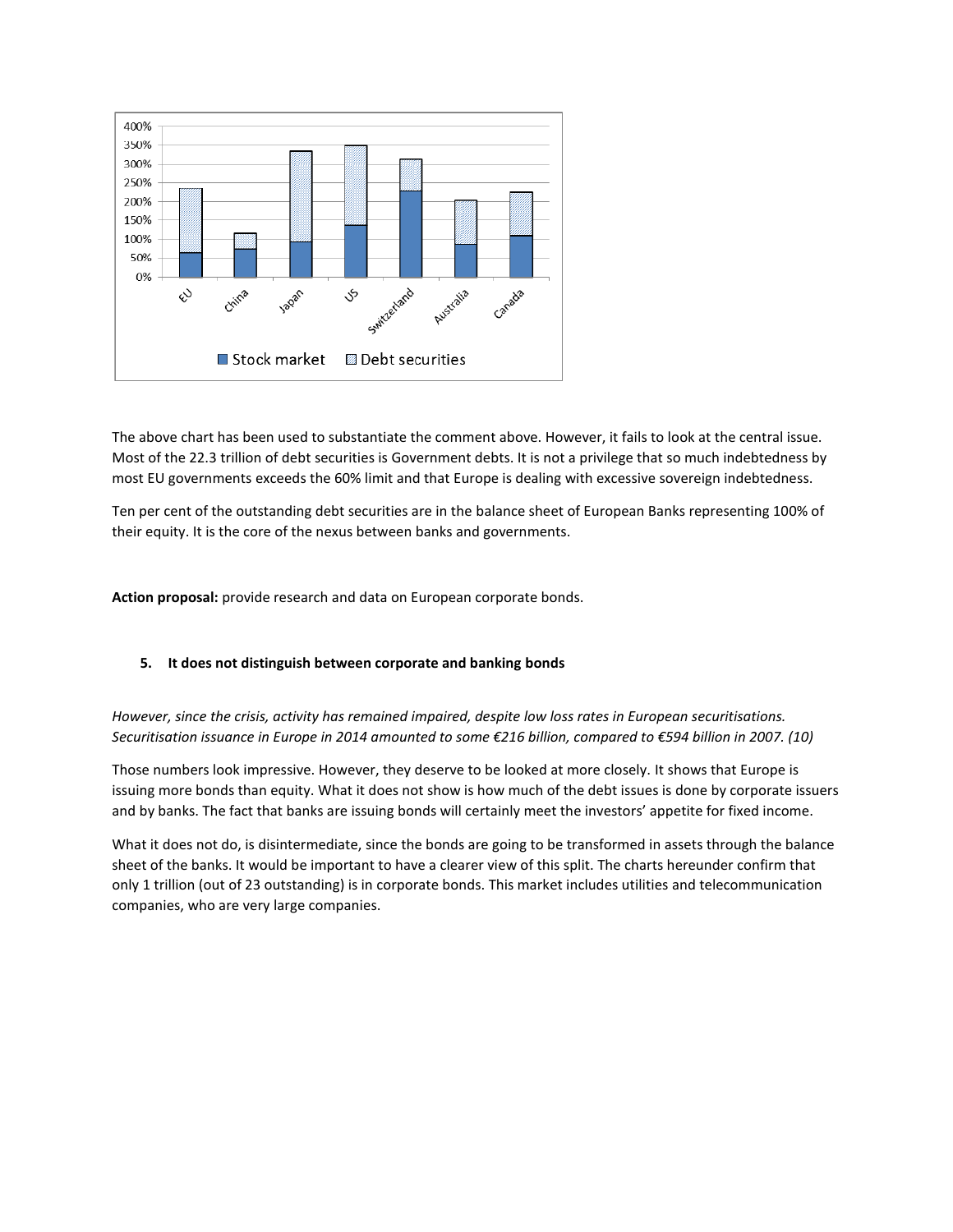

half of 2014 picked up in the first quarter of the year.

all control for the first state

 $\overline{1}$  and  $\overline{2}$  and  $\overline{1}$  and  $\overline{1}$  and  $\overline{1}$  and  $\overline{1}$  and  $\overline{1}$  and  $\overline{1}$ 

We managed to find some date from the ECB that indicates that of the outstanding securities in the European Union € 16.6 trillion, 1 trillion only is issued by the non-financial corporate sector against 8 trillion issued by financial institutions, who use capital markets to fund their intermediation.

and the company of the company

۱

I

|                                         | 9.2 JECUTTLIES VINET INAN SNATES ISSUEU DY EUTO ATEA TESIUENIS, DY SECIOT OF LIIE ISSUET ANU MISITUMENI IYPE<br>(EUR billions ; transactions during the month and end-of-period outstanding amounts; nominal values) |                                                   |                                    |                                         |                                  |                                |                            |                           |                                    |                                         |                          |                                          |
|-----------------------------------------|----------------------------------------------------------------------------------------------------------------------------------------------------------------------------------------------------------------------|---------------------------------------------------|------------------------------------|-----------------------------------------|----------------------------------|--------------------------------|----------------------------|---------------------------|------------------------------------|-----------------------------------------|--------------------------|------------------------------------------|
| 1. Outstanding amounts and gross issues |                                                                                                                                                                                                                      |                                                   |                                    |                                         |                                  |                                |                            |                           |                                    |                                         |                          |                                          |
|                                         | <b>Outstanding amounts</b>                                                                                                                                                                                           |                                                   |                                    |                                         |                                  |                                | Gross issues <sup>13</sup> |                           |                                    |                                         |                          |                                          |
|                                         | Total                                                                                                                                                                                                                | <b>MFIs</b><br>Non-MFI corporations<br>(including |                                    |                                         | General government               |                                | Total                      | <b>MFIs</b><br>(including | Non-MFI corporations               |                                         | General government       |                                          |
|                                         |                                                                                                                                                                                                                      | Eurosystem)                                       | corporations<br>other than<br>MFIs | Financial Non-financial<br>corporations | Central<br>government            | Other<br>general<br>government |                            | Eurosystem)               | corporations<br>other than<br>MFIs | Financial Non-financial<br>corporations | Central<br>government    | Other<br>general<br>government           |
|                                         |                                                                                                                                                                                                                      |                                                   |                                    |                                         |                                  |                                |                            |                           |                                    | 10 <sup>1</sup>                         | 11                       | 12                                       |
|                                         | Total                                                                                                                                                                                                                |                                                   |                                    |                                         |                                  |                                |                            |                           |                                    |                                         |                          |                                          |
| 2013<br>2014                            | 16.392<br>16,435                                                                                                                                                                                                     | 4,883<br>4,528                                    | 3,245<br>3,335                     | 987<br>1,055                            | 6,598<br>6,824                   | 680<br>693                     | 730<br>620                 | 385<br>276                | 68<br>76                           | 60<br>54                                | 188<br>179               | 29<br>35                                 |
| 2014 Q1<br>02<br>03<br>Q4               | 16.503<br>16,597<br>16.532<br>16,435                                                                                                                                                                                 | 4,816<br>4,734<br>4,668<br>4,528                  | 3,250<br>3,284<br>3,291<br>3,335   | 1,010<br>l,025<br>l,050<br>1,055        | 6,740<br>6,867<br>6,823<br>6,824 | 687<br>687<br>700<br>693       | 756<br>712<br>520<br>493   | 372<br>325<br>212<br>193  | 77<br>$\frac{93}{68}$<br>68        | 64<br>64<br>44<br>44                    | 202<br>195<br>165<br>153 | $\frac{41}{35}$<br>$\frac{35}{31}$<br>34 |
| 2014 Nov.<br>Dec.                       | 16.495<br>16.435                                                                                                                                                                                                     | 4,548<br>4,528                                    | 3,328<br>3,335                     | 1,054<br>1,055                          | 6,871<br>6,824                   | 694<br>693                     | 489<br>450                 | 186<br>210                | 74<br>61                           | 42<br>40                                | 160<br>96                | 26<br>44                                 |
| 2015 Jan.<br>Feb.                       | 16.600<br>16,648                                                                                                                                                                                                     | 4,586<br>4,573                                    | 3,388<br>3,400                     | 1,072<br>1,087                          | 6.859<br>6,888                   | 696<br>701                     | 624<br>538                 | 247<br>210                | 78<br>57                           | 43<br>48                                | 207<br>167               | 50<br>56                                 |

**Action proposal:** it is indispensible to analyze the current European capital market with more details by country and by industry, and analyze why the European corporate bond market is so underdeveloped.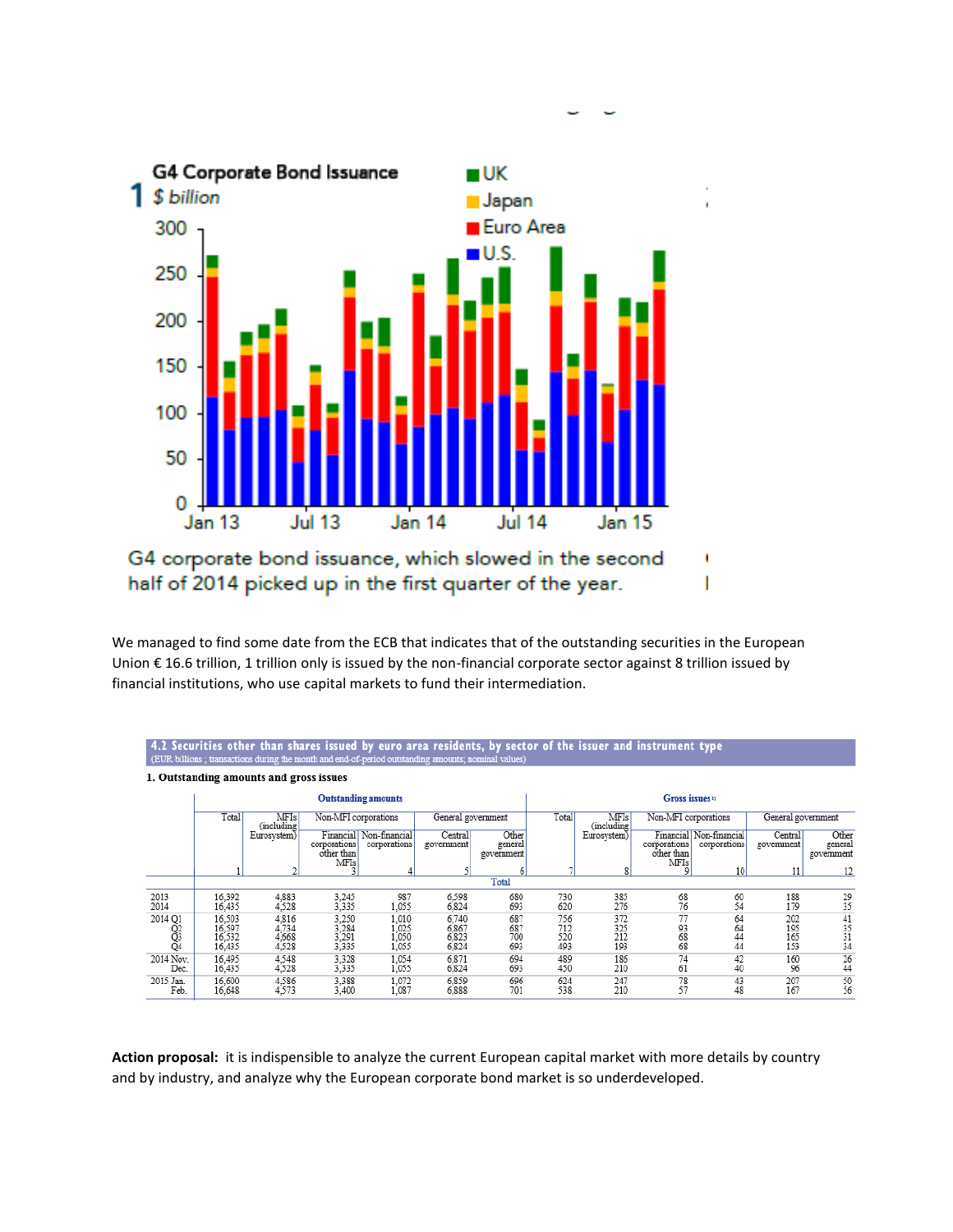#### **6. Financial Intermediation is not the role of Investors**

This Chart comes from the Green Paper. It amplifies the confusion of the liquidity debate. Considering insurance companies, pension funds investment funds and money market funds as financial intermediaries is not correct. They are among the providers of funds (left column) and it is not part of their statutes to be financial intermediaries. This is misleading.



#### Chart 1. Stylised view of capital markets in the broader financial system

It goes back to the distinction that was made earlier between primary (providers of funds) and secondary (market makers) providers of liquidity.

**Action:** research the resources allocated by the financial intermediaries to their capital market operations in Europe for European companies.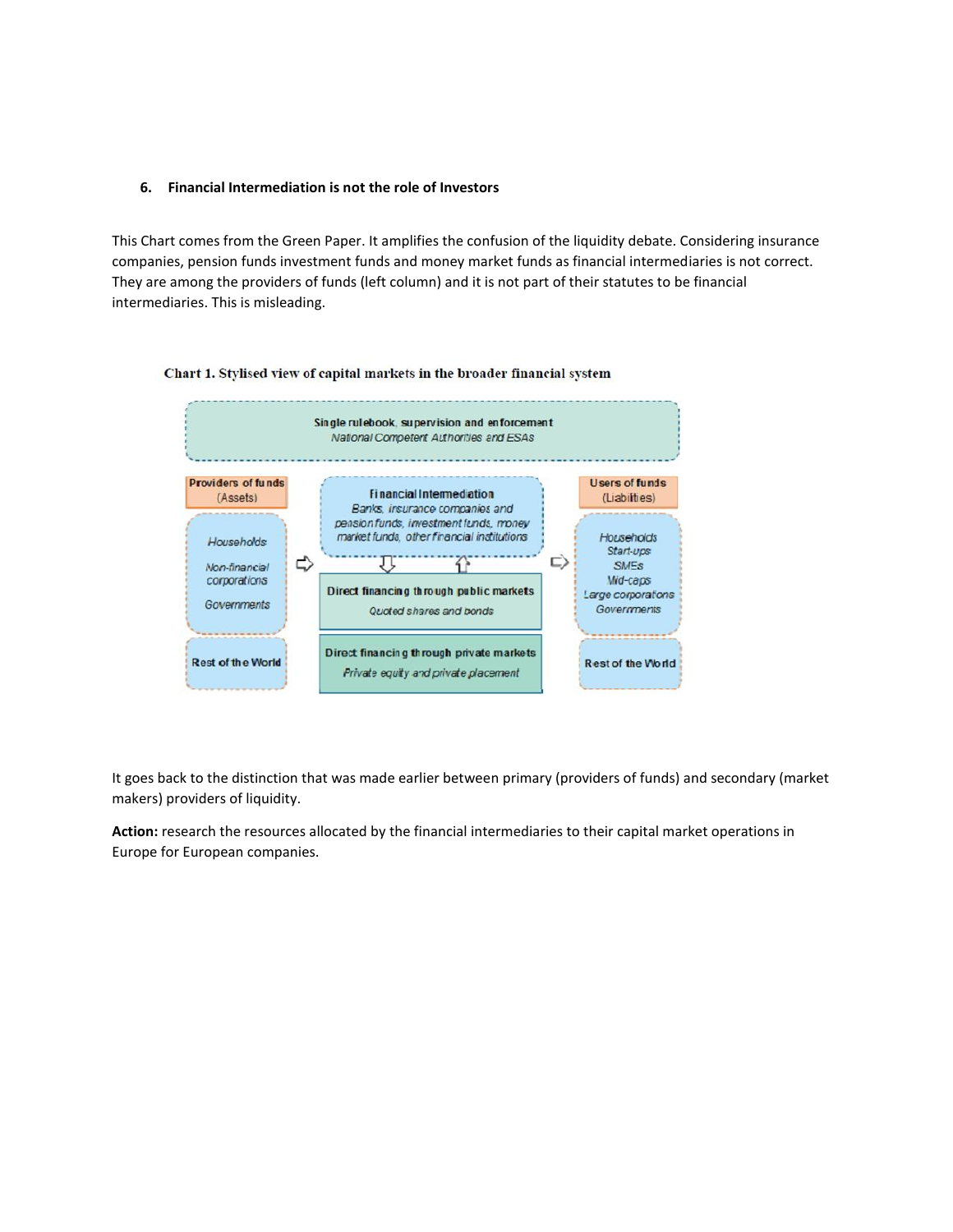# **Part II. Equity and Bonds**

The Green paper would have been more understandable if it had completely separated equity from bonds. The providers of funds, the users of funds and the financial intermediaries are different, and more importantly, even if a bank makes market in bonds and equity, those two activities are distinct and respond to different risk profiles, liquidity and capital commitment.

Bonds are left to themselves: there is no such thing as an exchange for bonds. Banks prefer to trade bonds in their trading rooms and over-the-counter. There is no regulation of this market, no commitment of resources and when a crisis emerges, it is the first market that shows sign of weakening, lower liquidity and eventually credit crisis.

The distinction will be treated in this paper in some of its aspects, but this is an area where the Green paper is confusing.

# **7. Distinguishing equity and bonds for private placements**

*One way for firms to raise funds is via private placements, where a company makes an offering of securities to an individual or small group of investors not on public markets. These can provide a more cost effective way for firms to raise funds, and broaden the availability of finance for medium to large companies and potentially infrastructure projects. (11)*

The notion of private placements only concerns bonds. By definition, while they do disintermediate the banks, private placements do not feed the capital market: they are not listed and are circulated among a handful of buyers. There is no secondary market and no liquidity.

When it comes to equities, there is no shortage of buyers or sellers of shares of private companies. Depending on the level of development of the company, it is angel money (startups), venture capital (small enterprises) and private equity (medium and small companies.

The statement that private placements are cost effective needs to be questioned. Since they are not liquid instruments, the conditions of the issuance are affected by what is known as an illiquidity discount.

Rather than getting more deeply into this issue, it might be preferable to refer to the ICMA task force that tries to improve this market. $^{13}$ 

*As a first step towards developing European private placement markets, a consortium of industry bodies have established a market guide on common market practices, principles and standardised documentation for private placements, compatible with a diversity of legal frameworks. The guide was recently published and the first issuances should follow soon (11)*

That makes sense, but does not apply here. It is not part of the CMU.

**Action:** abandon this subject that is not to be analyzed in the context of capital market

<sup>13</sup> <http://www.icmagroup.org/resources/capital-markets-union/>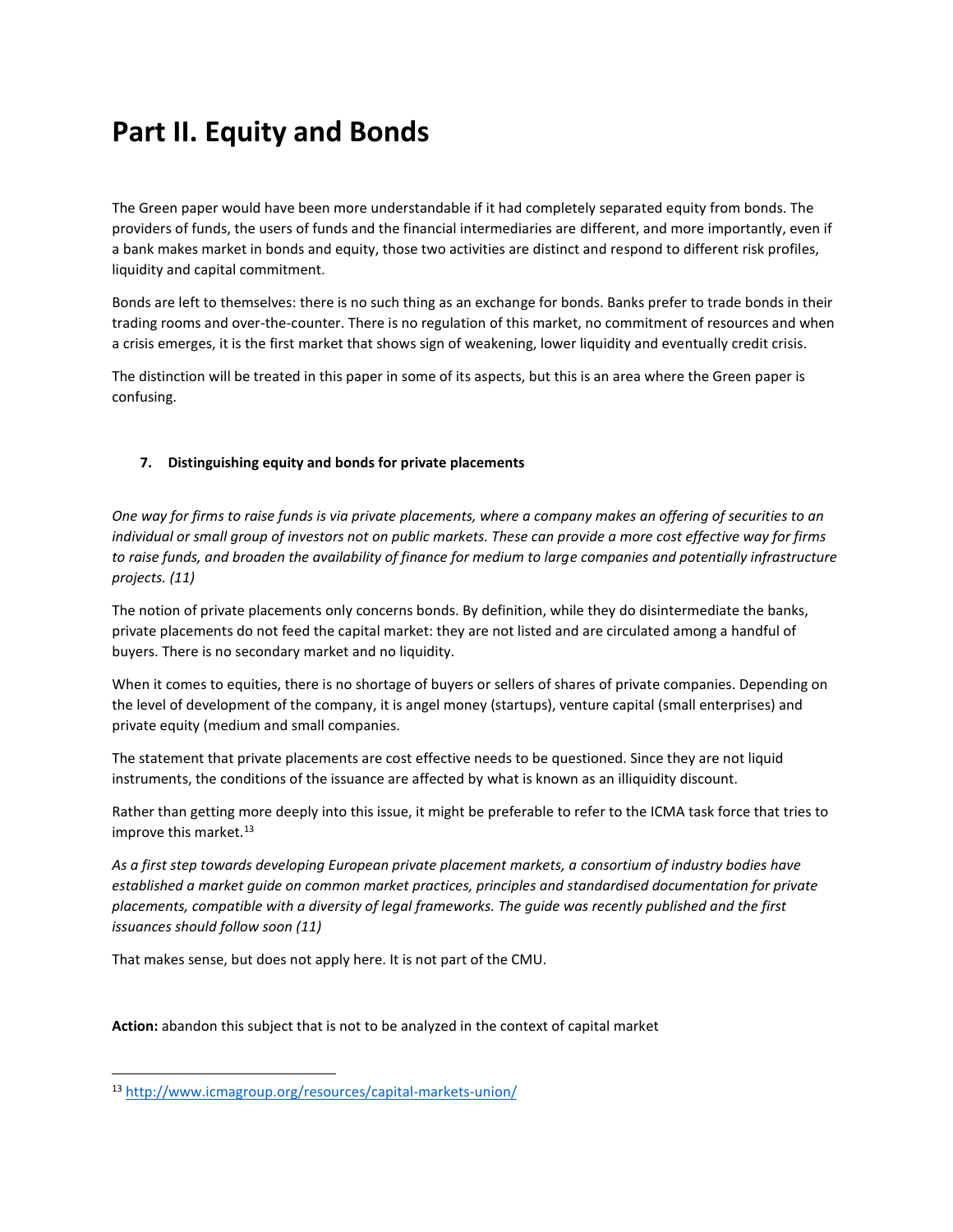### **8. Differentiating credit scoring from bond rating**

# *Work on credit scoring has started and received broad support from Member States. Credit scoring provides investors and lenders with information on the creditworthiness of SMEs. (10)*

**Credit scoring** and bond rating are different by nature and therefore pursue distinctive objectives. A bank does credit scoring (or credit rating) when it lends to individuals or business to assess the risk of the lending. In other words, *"a credit rating is a current opinion and measure of the risk of an obligor with respect to a specific financial obligation based on all available information."*<sup>14</sup> It often benefits from confidential information from a centralized pool of credit information available only to banks and provided by central banks.

The credit rating is assigned to an entity and not to an instrument. This activity is based on qualitative and quantitative information that doesn't necessarily is public and can even be confidential. Likewise, the methodology for rating varies because of endogenous factors of the rated institution. Besides, an SME that has just been created may have difficulties on having immediately an adequate credit score. Credit scoring is therefore not the way to go for SMEs.

On the other hand, **bond rating** refers to a grade given to specific debt securities to indicate their credit quality, based among other information on the credit rating of the issuer.

Furthermore, the confidence on credit rating agencies either for credit or bond rating shown by the Commission in the Green Paper may be contradictory. The Commission has already explained that they plan to reduce the reliance on credit rating agencies ratings<sup>15</sup> by the establishment of the *FSB Principles on Reducing Reliance on CRA ratings*, which are visualized as a multi layer approach that will eventually be adopted by market participants.

**Action:** to promote bond financing to SMEs the Commission may wish to further develop, perhaps together with rating agencies, an specific SME rating system and focus on giving investors access mainly to the rating of the bond and not necessarily to the rating of the issuer to avoid complications for newly created SMEs.

<sup>14</sup> Role of Credit Rating Agencies. ESME's report to the European Commission. Available at: [http://ec.europa.eu/finance/securities/docs/agencies/report\\_040608\\_en.pdf](http://ec.europa.eu/finance/securities/docs/agencies/report_040608_en.pdf) <sup>15</sup> [http://ec.europa.eu/finance/rating-agencies/docs/140512-fsb-eu-response\\_en.pdf](http://ec.europa.eu/finance/rating-agencies/docs/140512-fsb-eu-response_en.pdf) and FSB Principles on Reducing Reliance on CRA ratings: http://www.financialstabilityboard.org/publications/r\_101027.pdf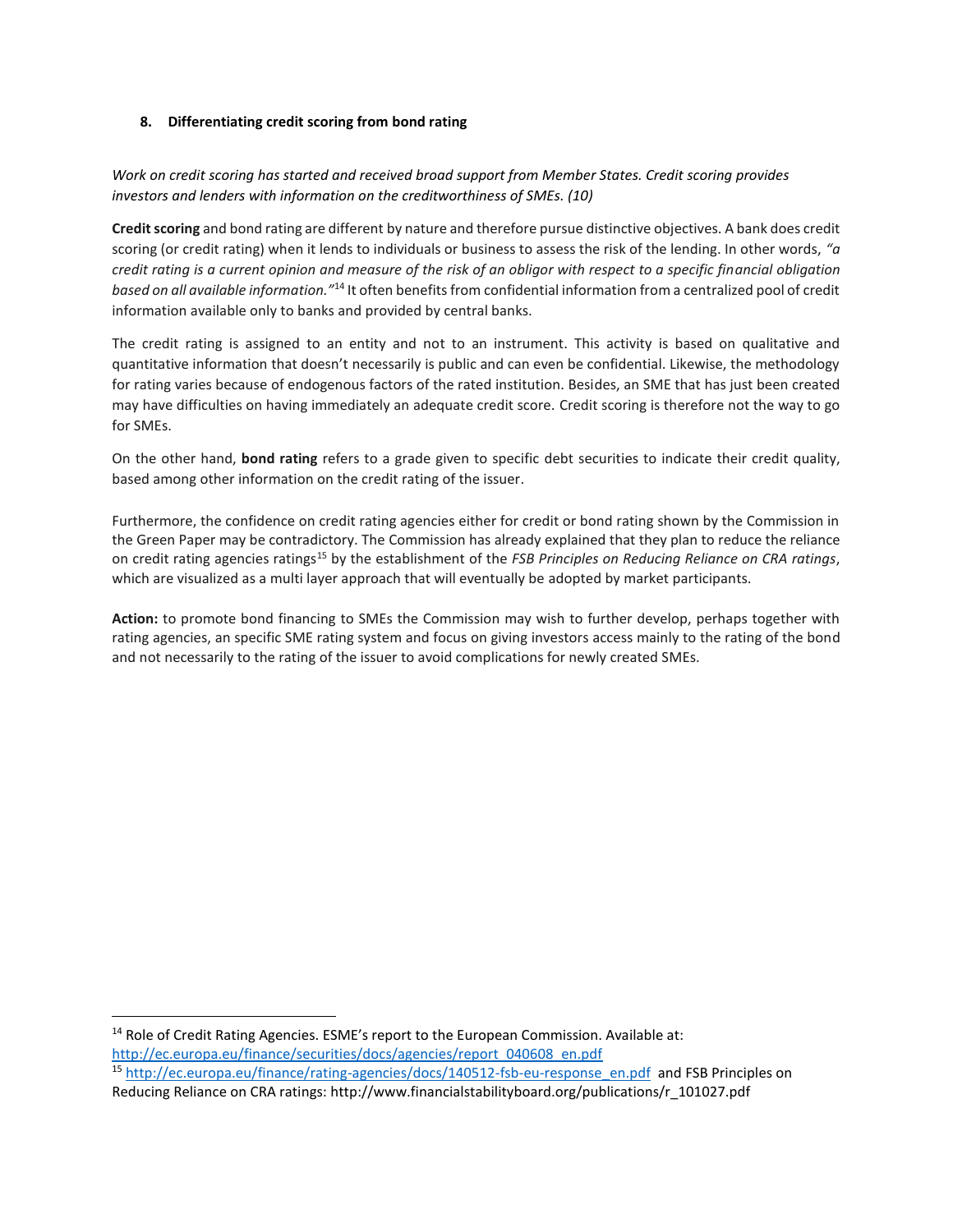# **Part III Infrastructure**

There seems to be confusion on the role of capital markets in infrastructure finance. Infrastructure projects are financed is not part of the development of capital markets. It only affects it through the indirect financing of lenders. The European Union benefits from the ability of the European Investment Bank to provide funding for infrastructure projects.

**Action:** deal with infrastructure finance outside of the CMU.

#### **9. Infrastructure finance requires differentiation between debt and equity**

*Finally, the EU requires a significant amount of new infrastructure investment to maintain its competitiveness. The flow of funds to such projects is, however, restricted by short-termism, regulatory barriers and other factors. Also, many infrastructure projects display characteristics of public goods, implying that private financing alone may not be appropriate to deliver the optimal level of investment. While the EFSI will make an important contribution to boosting investment in infrastructure projects, the Commission welcomes views on other means of achieving this goal. (14)*

The importance of infrastructure financing cannot be underestimated. It is also a source of employment and economic activity. However, the funds for those projects are of two nature, which is not being distinguished. The Green Paper fails to make an adequate distinction between debt and equity in its discussion of infrastructure finance. This distinction is essential if the Commission is going to adequately address infrastructure financing.

Through the creation of **Special Purpose Vehicles,** promotors and beneficiaries of infrastructure are the providers of equity that is never publicly placed.

Financing major infrastructure projects usually entails both debt and equity financing. Many infrastructure projects are today funded through project finance. In project finance, corporate sponsors provide much of the equity financing. However, infrastructure projects are often not done within the legal entity of the corporate sponsor. Rather, a Special Purpose Vehicle is created. The sole purpose of the Special Purpose Vehicle is to carry out the project. This enables the corporate sponsors to shield themselves of many of the liabilities that could arise if the project fails. In project finance, the only assets that a lender can seize are those belonging to the Special Purpose Vehicle. In this context, there is a strong incentive for equity stakeholders to increase the debt to equity ratio. They have little to lose and a lot to gain by creating highly leveraged Special Purpose Vehicles.

Involving capital in infrastructure finance is extremely problematic. Due to the Special Purpose Vehicles that are at the heart of most project finance arrangements, governments and shareholders can put their liabilities offbalance-sheet. This means that governments and shareholders can increase their liabilities while not also reducing their ability to borrow money. The problem is that governments and shareholders still have the liabilities. Thus, infrastructure financing can disguise massive liabilities. Government guarantees also enable a Special Purpose Vehicle to build up more debt than it might under normal circumstances as projects with government backing appear to be more credible borrowers.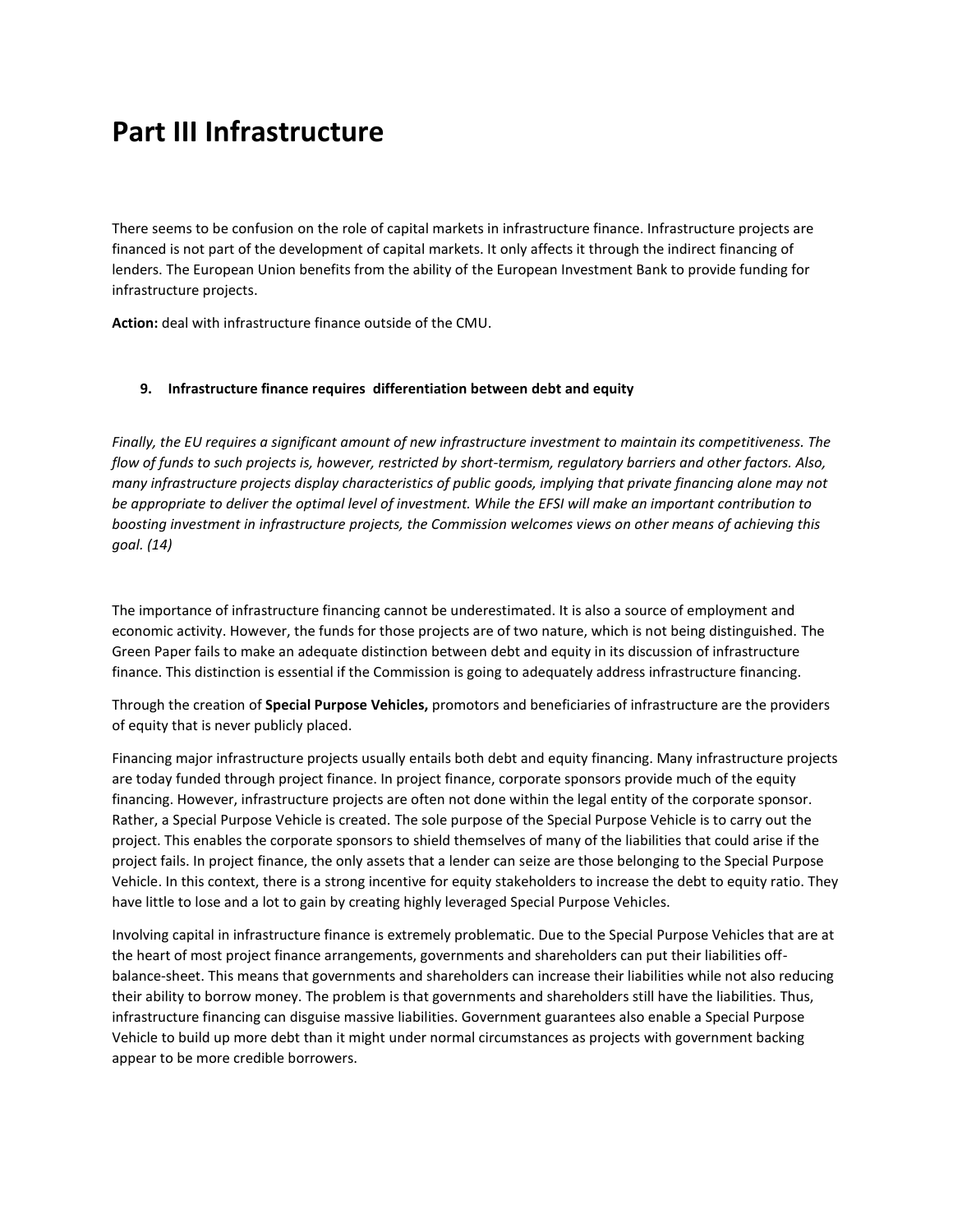Due to the fact that the only collateral in infrastructure finance is in the Special Purpose Vehicle, infrastructure is extremely risky. Lenders depend on the success of a long-term project to get paid back. These conditions should have great effects on how the Commission regulates debt and equity in infrastructure finance. For this reason, neither the equity nor the debt of Special Purpose Vehicles is listed or public.

The Commission should reject calls to allow projects to be funded with more debt. Taking on more debt would enable more projects to be undertaken. This would provide a short-term stimulus to the European economy. However, the stimulus would be ephemeral as an economic downturn could have an extremely deleterious effect on infrastructure finance. It could negatively affect government finances in particular. Liabilities that are hidden during periods of economic stability would burst forward when the economy suffers a downturn. Government action to ensure that the debt to equity ratio remains manageable must be taken because natural incentives do not encourage fiscally prudent conduct in infrastructure finance.

Private financing may not be enough to deliver the optimal level of investment. However, government support will not improve the situation. It could make it worse. The Commission should find ways to encourage sound equity financing. It should also encourage transparency in infrastructure finance. If the Commission and Member State governments do ultimately decide to become more involved in infrastructure finance, they should establish ringfenced funds that would enable governments to support infrastructure projects that encounter financial difficulties. <sup>16</sup>

**Action proposal:** analyze the needs of funding of infrastructure outside of the scope of the CMU

# **10. Infrastructure considerations ignore the powerful role of the European Investment Bank**

*Finally, the EU requires a significant amount of new infrastructure investment to maintain its competitiveness. The flow of funds to such projects is, however, restricted by short-termism, regulatory barriers and other factors. Also, many infrastructure projects display characteristics of public goods, implying that private financing alone may not be appropriate to deliver the optimal level of investment. While the EFSI will make an important contribution to boosting investment in infrastructure projects, the Commission welcomes views on other means of achieving this goal. (14)*

There is something fascinating to focus on a new initiative that is developed by the European Investment Bank without mentioning it and discussing infrastructure finance without recognizing the importance of the EIB and the EIF in this field.

 $\overline{\phantom{a}}$ 

<sup>16</sup> World Bank—Public-Private Partnership In Infrastructure Finance, "Government Risk Management," *available* at [http://ppp.worldbank.org/public-private-partnership/financing/government-risk-management.](http://ppp.worldbank.org/public-private-partnership/financing/government-risk-management)

World Bank—Public-Private Partnership in Infrastructure Finance, "Project Finance-Key Concepts," *available* at [http://ppp.worldbank.org/public-private-partnership/financing/project-finance-concepts#structure.](http://ppp.worldbank.org/public-private-partnership/financing/project-finance-concepts#structure) 

David Gardner and James Wright, "Project Finance," *available* at <https://www.hsbcnet.com/gbm/attachments/products-services/financing/project-finance.pdf>**.**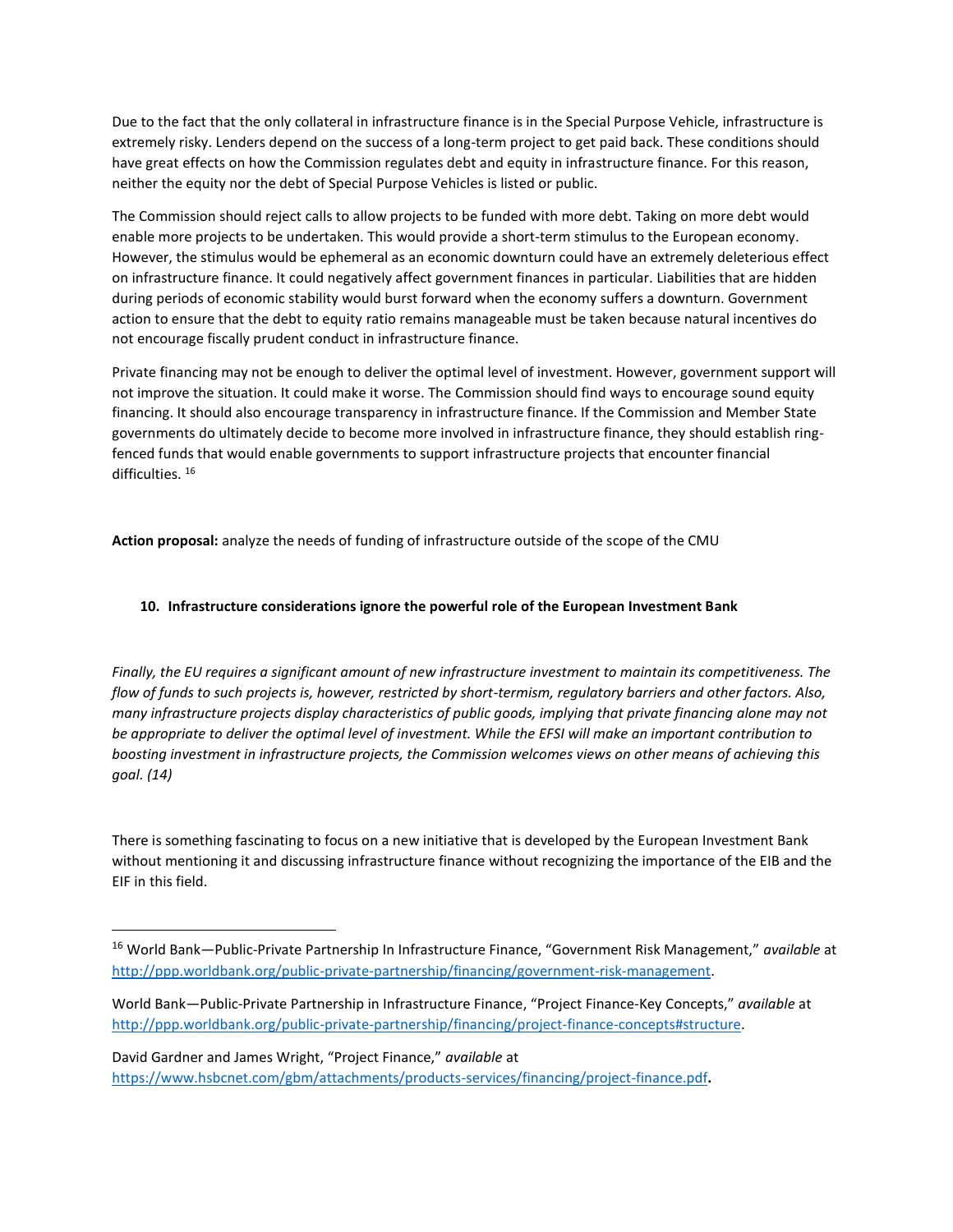The EFSI is the European Fund for Strategic Initiatives and is described by the EIB as follows.

EFSI will take funding to sound projects where needed and where it adds value, increasing risk profile where necessary. EFSI will focus its financing on sectors of key importance where the EIB Group has proven expertise and capacity to deliver a positive impact on the European economy, including:

- **Strategic infrastructure** including digital, transport and energy in particular energy interconnections and urban development
- **Education, research and innovation**
- **Environmentally sustainable** projects, expansion of renewable energy and resource efficiency
- **Smaller businesses 17**

In a paradoxical way, it confirms that infrastructure finance cannot be done through capital markets. This "Fund" will not be funded by public markets.

The infrastructure considerations of the Green Paper seem to ignore the role of the EIB group in infrastructure finance. The EIB group is composed by the European Investment Bank and by the European Investment Fund, which is more focused on providing SME risk finance.

The EIB group defines itself as the only bank owned by and representing the interests of the 28 European Union Member States and the largest multilateral borrower and lender by volume. It aims at financing projects in strategic infrastructures, in renewable energies, environmental and urban development, in education and finally helping SME's financing.



As EIB remains to all EU sovereigns, it can enjoy the lowest rates and provides the best quality of sovereign class products. EIB issues euro benchmark bonds under its Euro Area Reference Notes (EARNs) program. There are great

<sup>17</sup> <http://www.eib.org/about/invest-eu/index.htm>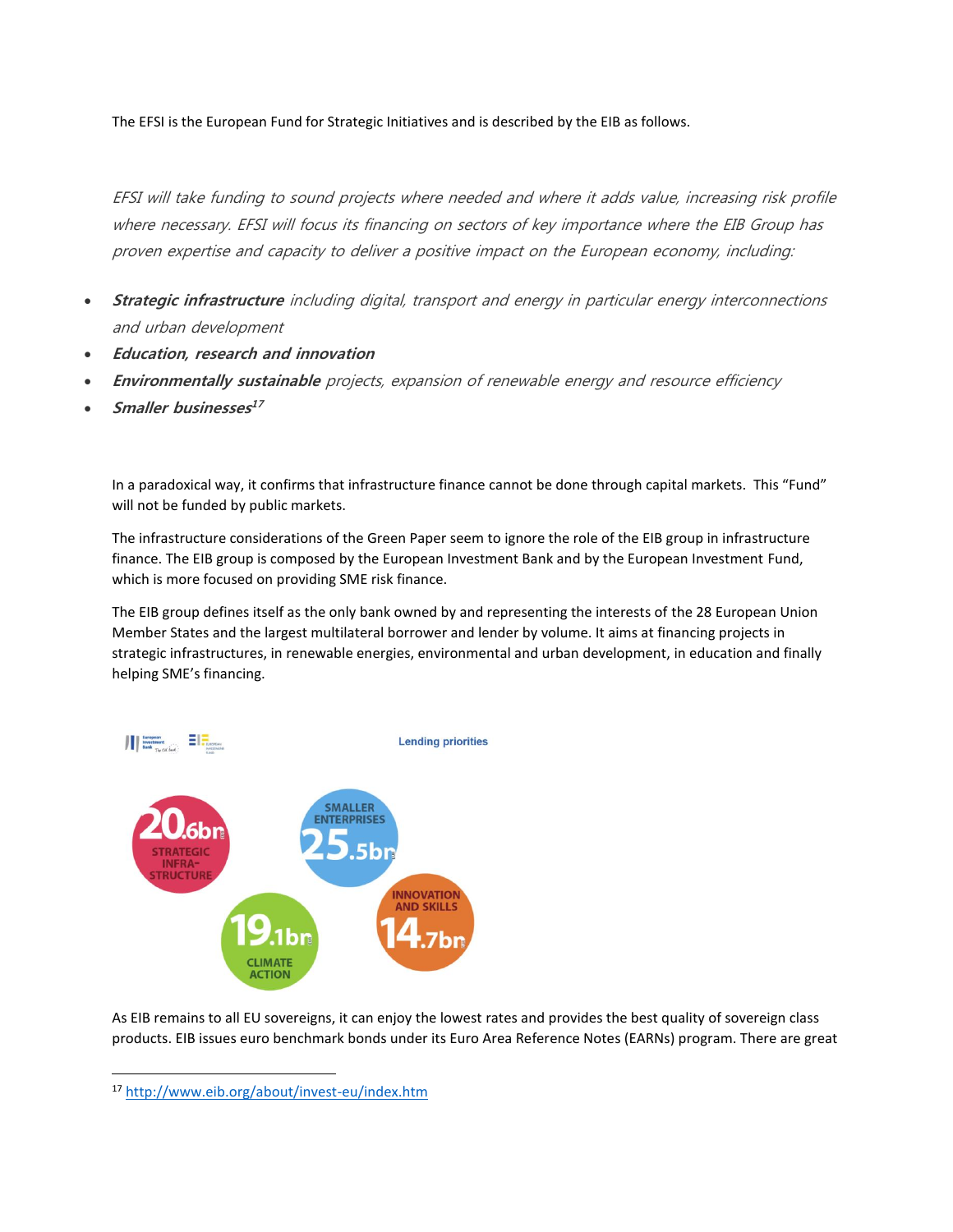ranges of liquidity and maturity for those products, which have outperformed AAA-rated sovereign bonds. Thus, BEI group is already really proactive with probably an unbeatable access to low cost funds.

The Green paper suggests a restriction of funds for infrastructure projects because of "short-termism, regulatory barriers and other factors «while EIB place itself in a long-term outlook. Moreover, it makes a point of insisting on SMEs and infrastructure projects, which are the two focuses of the EIB. In its recommendation, the European Commission seems to ignore this existing structure and it is difficult to imagine what could be more efficient. The independency and the exceptional access to funds of EIB might be the best way we have to fund economic growth. Encourage it more than compete it

**Action:** integrate the EIB in the infrastructure financing and as a powerful element of the EU capital market access.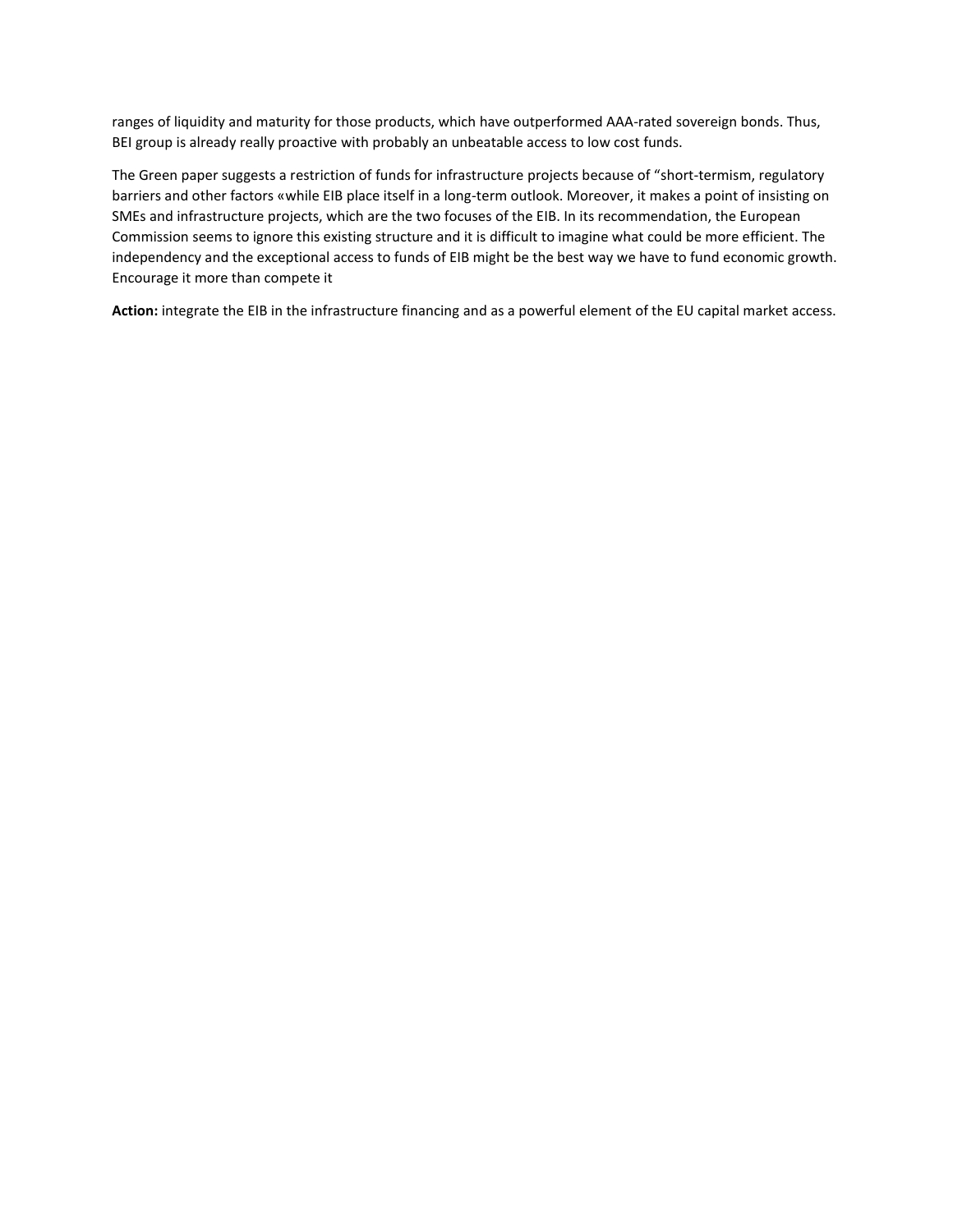# **Part IV Small and Medium Enterprises**

It is time for the European Commission to distinguish the small companies and start-ups from the medium-size companies. The example of Germany and the importance of its *Middlestand* has been the core of job creation, competitiveness and technology. <sup>18</sup>

SMEs cannot deal with capital markets.

*Most SMEs will remain reliant on banks for their external funding and will not be directly impacted by CMU.<sup>19</sup>* Says the Bruegel report on CMU.

It is fascinating to see that the document does not acknowledge the numerous initiatives that have been taken over the past twenty years by capital markets, and even by the European Union. When I was the President of the European Investment Fund, we ere striving with the creation of added value for SMEs. <sup>20</sup>

Small companies need to be dealt with locally, not at European level. Europe has to define a policy to support the Medium-size companies. Capital markets cannot accommodate companies who borrow less than 100 million euro at a time. That, in turn, puts the size of the companies between 1 and 10 billion euros of revenues.

They are the core of growth in Europe.

**Action:** start a specific action and policy plan aiming to foster the growth of medium-sized companies**.** 

 $^{20}$  By taking SME risk, the EIF pursues two main statutory objectives:

- Fostering EU objectives, notably in the field of entrepreneurship, growth, innovation, research and development, employment and regional development;
- Generating an appropriate return for our shareholders, through a commercial pricing policy and a balance of fee and risk based income.

[www.eif.org](http://www.eif.org/)

 $\overline{a}$ 

<sup>&</sup>lt;sup>18</sup> A study of the European Investment Fund on the SME sector in Europe will enlighten the reader. [http://www.eif.org/news\\_centre/research/investment\\_and\\_investment\\_finance\\_in\\_europe\\_2015\\_en.pdf](http://www.eif.org/news_centre/research/investment_and_investment_finance_in_europe_2015_en.pdf)

<sup>19</sup> [http://www.bruegel.org/publications/publication-detail/publication/878-capital-markets-union-a-vision-for-the](http://www.bruegel.org/publications/publication-detail/publication/878-capital-markets-union-a-vision-for-the-long-term/)[long-term/](http://www.bruegel.org/publications/publication-detail/publication/878-capital-markets-union-a-vision-for-the-long-term/)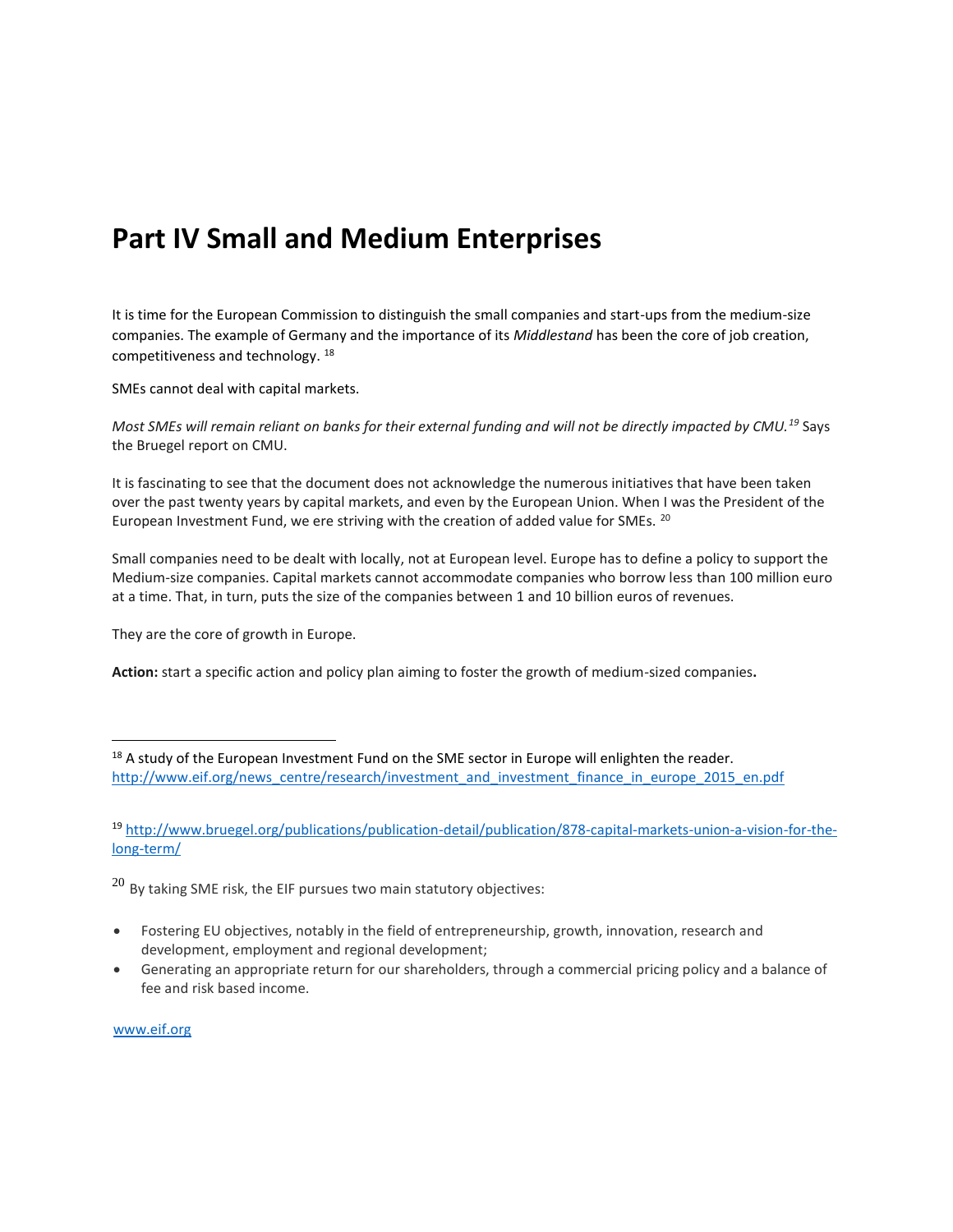#### **11. SMEs and Medium size companies need to be distinguished**

*SMEs can raise financing as easily as large companies; costs of investing and access to investment products converge across the EU; obtaining finance through capital markets is increasingly straightforward; and seeking funding in another Member State is not impeded by unnecessary legal or supervisory barriers. (4)*

*Improving access to financing for all businesses across Europe (in particular SMEs) and investment projects such as infrastructure; (9)*

*Improving credit information would help build an efficient and sustainable capital market for SMEs. (10)* 

One could agree with these statements if it applied only to medium-sized companies. SMEs do not operate in infrastructure, it is absolutely not straightforward to obtain financing to the markets for them.

On top of those considerations, it does represent a divergence from the principle of subsidiarity. The problem of financing small companies is national, if not regional or local. It would be essential to consider a policy that looks at the Medium sized enterprises who, like the middle class are squeezed and ignored between the big and the small. They are, however, the core of growth because they are significant and meaningful. Their size is sufficient to allow capital market financing, while the small enterprises can only benefit from the markets indirectly, i.e. through financial intermediaries such as banks and venture capitalists.

The Commission cannot be blamed for this amalgamation: if one tries to google "medium enterprises" all the links are for SME as if they were glued together. Medium enterprises can issue bonds or equity in sufficient size to have the minimum liquidity required to ensure the feasibility of a capital market financing.

**Action proposal:** restrict the CMU to medium-sized companies and provide a definition of those companies.

#### **12. The Prospectus Directive is not aiming at SME**

*The Commission will review the current prospectus regime through a specific public consultation launched in parallel to this Green Paper, with a view to making it easier for companies (including SMEs) to raise capital throughout the EU4 and to boost the take-up of SME Growth Markets. The review will look at when a prospectus is required, streamlining the approval process, and simplifying the information included in prospectuses. (10)*

Since the introduction of Prospectus Directive in 2005, the access of SMEs to public equity fell due to the cost of producing a long and complex document subject to the approval of national competent authorities.

The current prospectus regime will likely not be very useful for SMEs, because SME do not resort to the prospectuses on a regular basis and the investors will anyway operate their assessment on their independent assessment.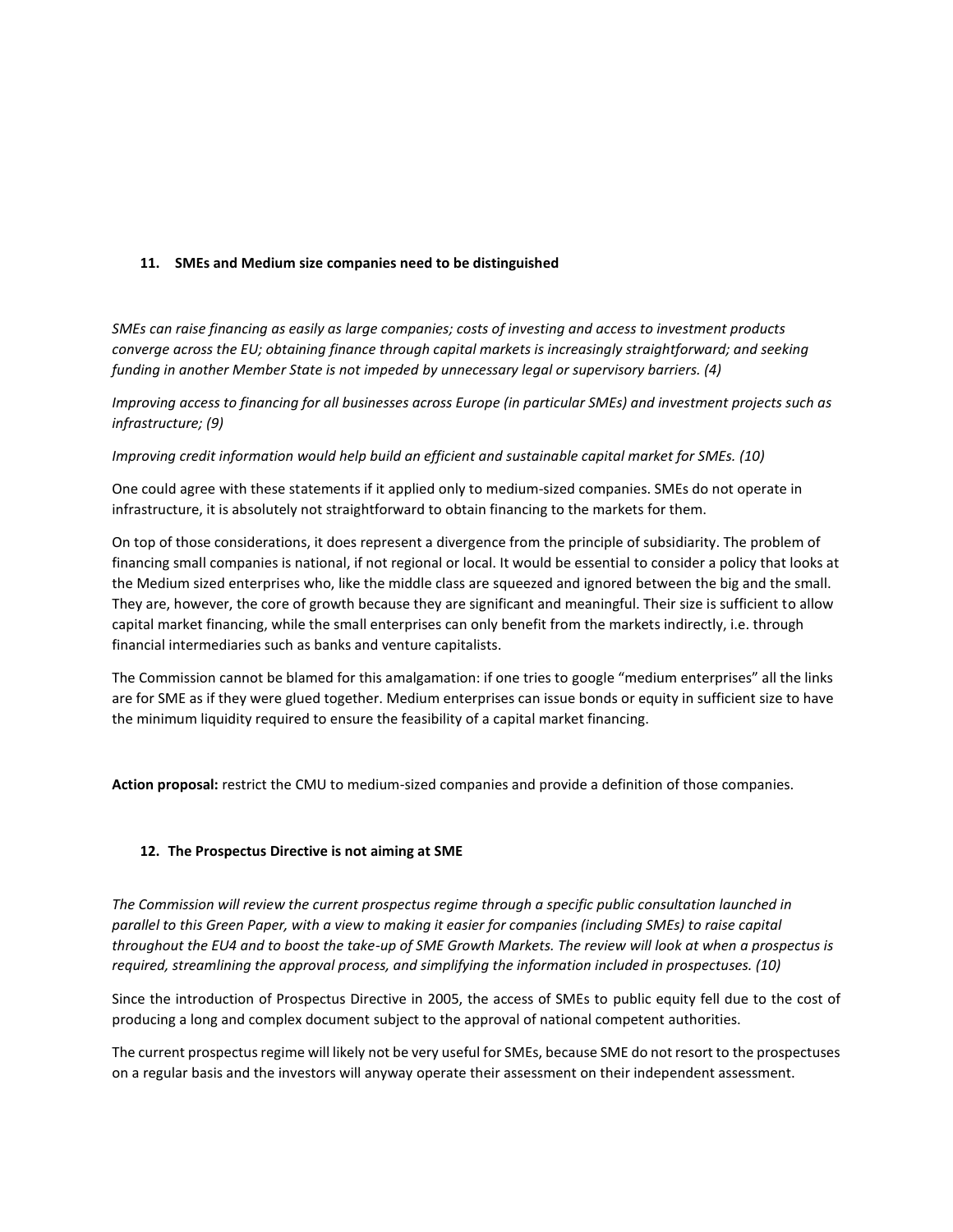An SME prospectus must provide meaningful information to help investors to make an investment decision. A less complex prospectus would mean that companies would produce clearer documents, which are more relevant to both private and institutional investors. It would also reduce the cost and time required to produce them. (Quoted Companies Alliance, February 2015 - Proposals to amend the Prospectus Directive, p. 4).

The Commission must create a separate and simplified disclosure regime for SMEs (Quoted Companies Alliance, February 2015 - Proposals to amend the Prospectus Directive, p. 10). It should apply only to medium-sized companies who raise capital publicly.

*This simplified prospectus regime should include the following pillars:* 

- *1) Exemption from vetting by a national competent authority;*
- *2) The limitation to a closed set of mandatory disclosures;*
- 3) *The possibility to incorporate information by reference to what already available to the public<sup>21</sup>*."

# **13. Should issuers apply a common accounting like IFRS?**

*The development of a simplified, common, and high quality accounting standard tailored to the companies listed on certain trading venues could be a step forward in terms of transparency and comparability, and if applied proportionally, could help those companies seeking cross-border investors to be more attractive to them. (14)*

Users of IFRS would probably have a problem to consider IFRS as simple. Furthermore, oppositions from some countries make its application disparate and explains why the United States have a problem with the lack of statutory rights of the European accounting bodies who can accept exception under political (European or national) pressure. Kara Stein, an SEC commissioner, has described it as an "aspirational goal". <sup>22</sup>

One example of the difficulties it creates is the reaction of the insurance world. It comes from the Association of Corporate Counsel on April 5, 2015.

On 10 March 2015, Insurance Europe published a joint letter from it and the European Insurance CFO Forum to the European Financial Reporting Advisory Group (EFRAG)<sup>23</sup>. The letter highlights concerns over the differing likely implementation timelines for (a) the International Financial Reporting Standards (IFRS) 9 for financial instruments and (b) IFRS 4 Phase II for insurance contracts. The letter states that IFRS 4 Phase II will not be ready by the implementation date for IFRS 9 in January 2018. The letter comments that, where insurers are required to use IFRS 9 before IFRS 4 Phase II is implemented, this will cause confusion and greater costs for insurers. The letter recommends that a solution is found to align the relevant implementation dates.

THE EC is on collision course with European policymakers over its obligation to launch a full review into the legality of international accounting rules and how the body responsible for setting them is run. It seems to assume that SMEs should apply a common accounting like IFRS

The European Union has not adopted the current IFRS for SME's because it was assessed to be incompatible with the EU Accounting Directives; however, the EU has made an allowance that member states can adopt it if they modify it to comply with the recent Accounting and Transparency Directive the EU has implemented.

 $\overline{a}$ 

<sup>&</sup>lt;sup>21</sup> Companies Alliance, February 2015 - Proposals to amend the Prospectus Directive, p. 10 – 12

<sup>22</sup> <http://www.reuters.com/article/2015/03/26/sec-accounting-stein-idUSL2N0WS1LJ20150326>

<sup>23</sup> <http://www.efrag.org/Front/Home.aspx>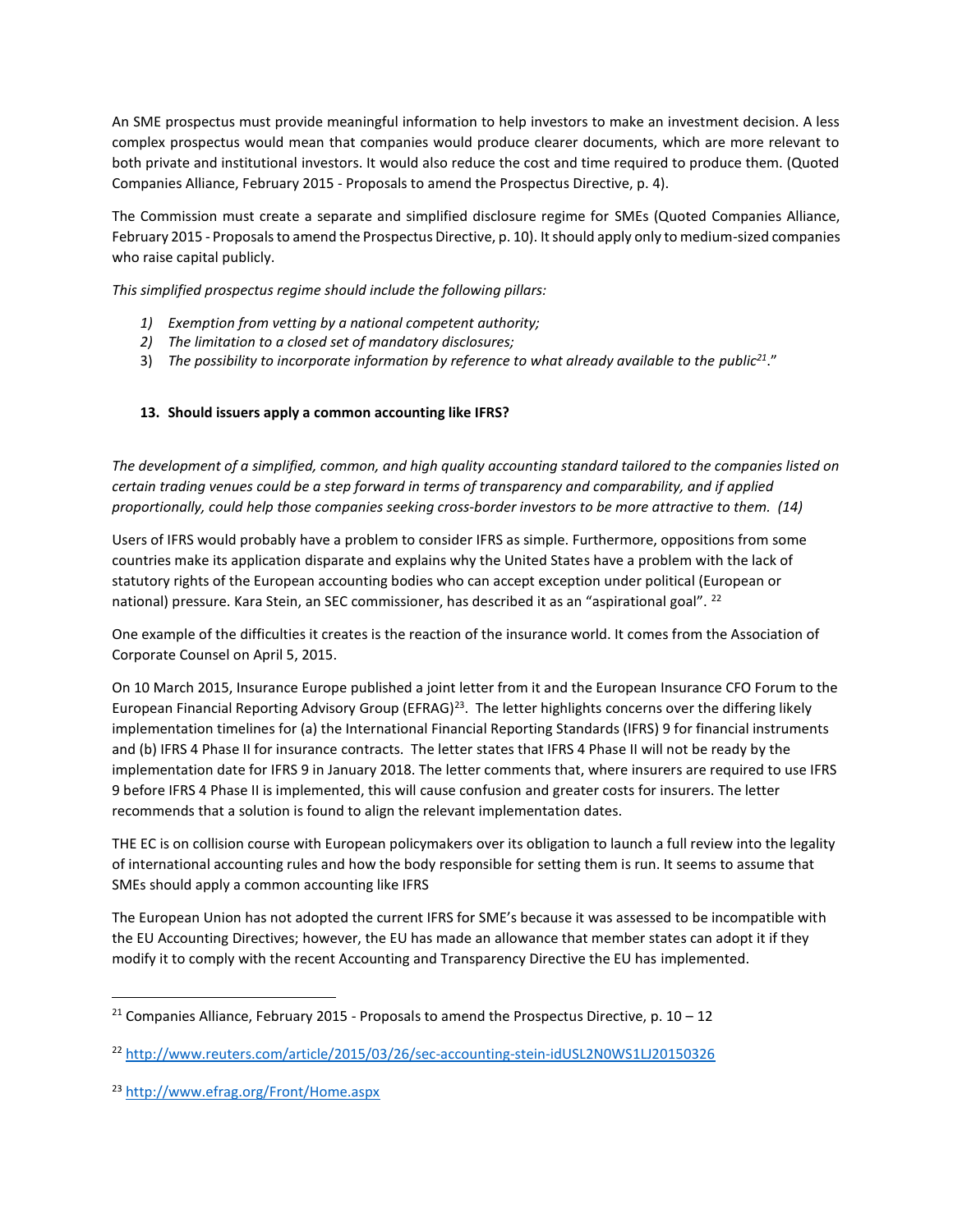The above Directive is aimed at reducing the administrative burden for SMEs by simplifying the preparation of financial statements and reducing the financial information SMEs are required to report. The Directive will apply to all EU member states.

The fact the IFRS for SME's has not been implemented across the EU suggests that applying a common accounting standard for SMEs across the EU is unrealistic and a better goal would be to simplify reporting in baby steps as initiated by the Directive noted above. In any event, it should be the subject of a separate inquiry not added to an already crowded Green Paper

**Action:** take IFRS out of the CMU project. It is a different exercise altogether.

# **14. Venture Capital funds are not part of capital markets**

*[…] private equity and venture capital play an important role in the European economy. But risk-capital markets can often lack scale; this is the case not only for the stock exchanges specialised in financing high-growth companies, but also for risk-capital investment at the start-up or development stage of new enterprises or in hightechnology companies. (17)*

Neither private equity nor venture capital is accessing public capital markets. As such, they are not a factor in the CMU project. The source of risk capital for SMEs is definitely complex, and funds have become a key resource for them. However, even in the United States, those funds are not listed and do not raise capital through public markets.

Stock Exchanges do not list venture capital and private equity firms because they do not want to be listed. The nature of their private investments makes valuation very difficult. They are to be put in the category of private placements.

**Action:** leave private equity and venture capital out of the scope of the CMU.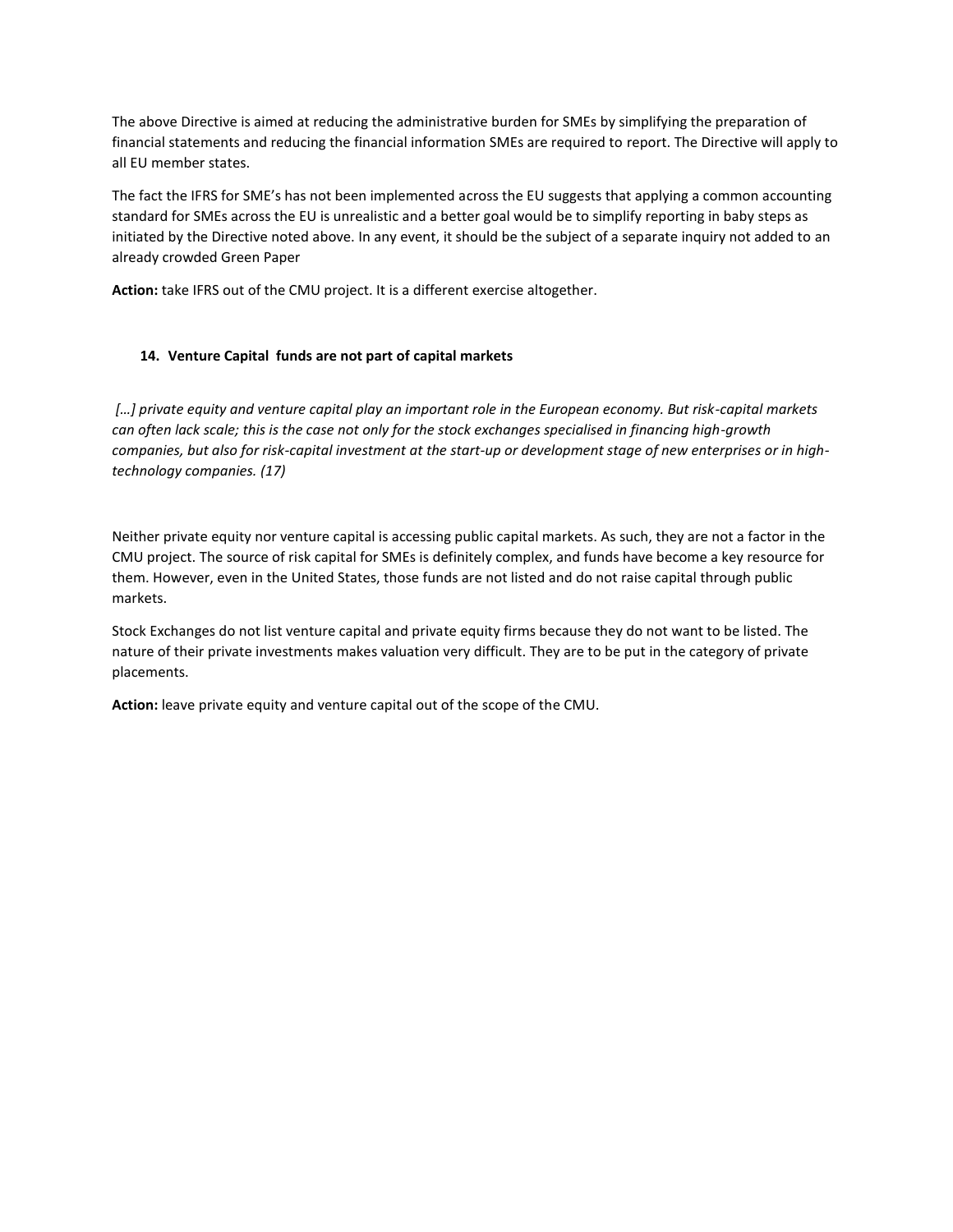# **Part V. Regulation**

There is something perplexing in seeing the reemergence of regulatory initiatives that were aiming at the financial stability and resolution of crisis reemerge in the context of capital markets. While obviously everything is in everything and vice-versa, the CMU will be driven by some of the considerations that have been indicated above.

The European regulatory framework tries to protect taxpayers from having to bail out financial institutions. It does not aim at developing new markets, let alone incites banks and insurance companies to become critical players in this initiative.

The ever-obsessive regulatory mind of the Commission lacks a fundamental business vision and a clear policy. Using regulation will not enhance the effort.

#### **15. The Green Paper spends a considerable amount of time on administrative measures that are not critical**

*The development of a common minimum set of comparable information for credit reporting and assessment could help to attract funding to SMEs. In addition, standardized credit quality information could help the development of financial instruments to refinance SME loans, such as SME securitisation. (10)*

 However, securitisation is just a method for banks to transfer the risk for their loans. It is true that securitisation helps banks to reduce their risk for their loans, but this does not guarantee that banks will increase the amount of loans to SMEs.

 If banks could increase their loans to SMEs due to the promotion of securitisation, this means that banks ease their loan terms expecting the future securitisation. However, this ease of loan terms is unlikely to occur especially in SME loans, where sophisticated assessments of financial condition and profitability are required and it is difficult to ease the loan terms solely by expecting the future securitisation.

 Moreover, if the ease of loan terms could happen, this would lead to moral hazard of banks. That is to say, they could actively finance SMEs expecting to transfer their risk for the loans to other investors. To address this issue, currently, "a common minimum set of comparable information for credit reporting and assessment" is under development, but this measure does not seem to work in SME loans. This is because, in SME loans, sophisticated assessments of financial condition or profitability are required and it is difficult to provide "comparable" information for these loans.

#### **16. Regulatory initiatives do not aim at developing markets**

Long-Term Investment Funds (ELTIFs) regulatory framework will allow investors to put money into companies and infrastructure projects for the long term. ELTIFs should have particular appeal to investors such as insurance companies or pension funds which need steady income streams or long term capital growth. (11)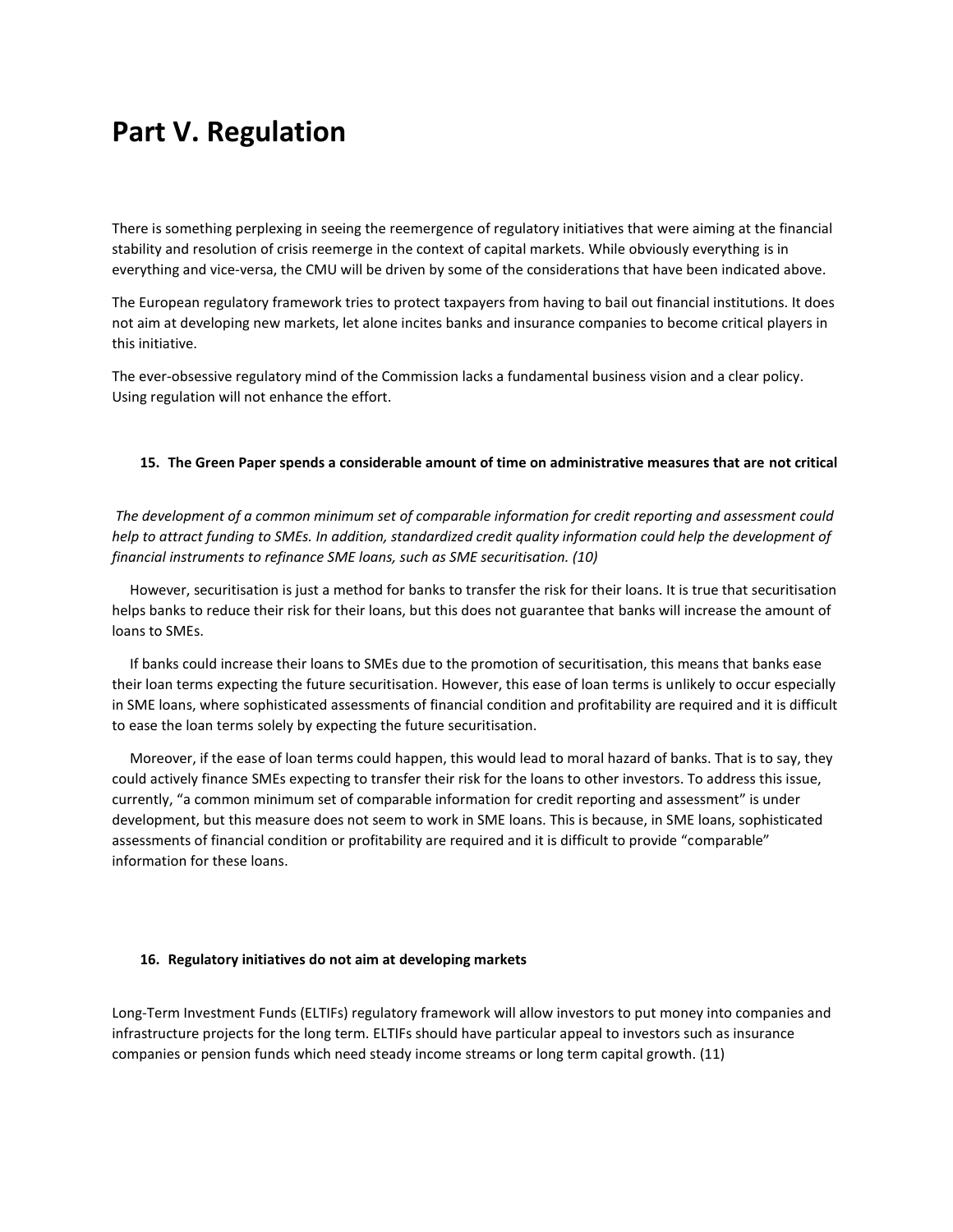How can long term investment funds become an instrument that will activate capital markets? The placement of funds is not made on the public market but offered to private investors. Infrastructure funds are often a name that covers UCITS funds that invest in publicly listed equities. It is not possible for them to invest in infrastructure projects.

Could insurance companies invest in these types of funds? This is what the Financial Times published on January 28, 2015.

Yet Europe's institutional investors are warning that new rules such as Solvency II, which comes into force next year to govern the amount of capital EU insurance companies must hold, threaten to prevent them from filling this funding gap.

The EIOPA published a specific paper on this subject that drew the following comment from the Association of Corporate Counsels

*The European Insurance and Occupational Pensions Authority (EIOPA) has published its "Discussion Paper on Infrastructure Investments by Insurers". At 24 pages, the paper's shorter than expected. It also raises more questions than it answers, and gives fewer answers than we thought it would (see our earlier blogs, which are here and here). What the paper does most clearly, however, is draw our attention to how complicated the issues are, and how little time there is left to resolve them. <sup>24</sup>*

#### **17. What could investors do?**

Investors are the great absents of the Green paper. It is assumed that they will have an interest and be incited to acquire such assets. It is important to look at the terms and conditions at which they might play the role of primary liquidity provider. Without their interest, banks will not play the role of secondary liquidity providers.

Commissioner Hill was wise to mention that the future of a dedicated pensions' stakeholder group for the European Insurance and Occupational Pensions Authority (EIOPA) needed further consultation, and that a simple private funding structure for the regulator should be feasible. <sup>25</sup>

This note explores the key features of ELTIFs, looking, in the sequence of the draft regulation, at:

- •authorisation and structural considerations;
- •investment powers;
- •features in relation to the ELTIF's closed-ended nature;
- •transparency; and

•the marketing of these schemes (including the important feature of a second retail passport at product level in the mould of the UCITS approach).

**Action:** reach out to institutional investors and integrate their needs and objectives in the construction of the CMU.

l 24

<sup>25</sup>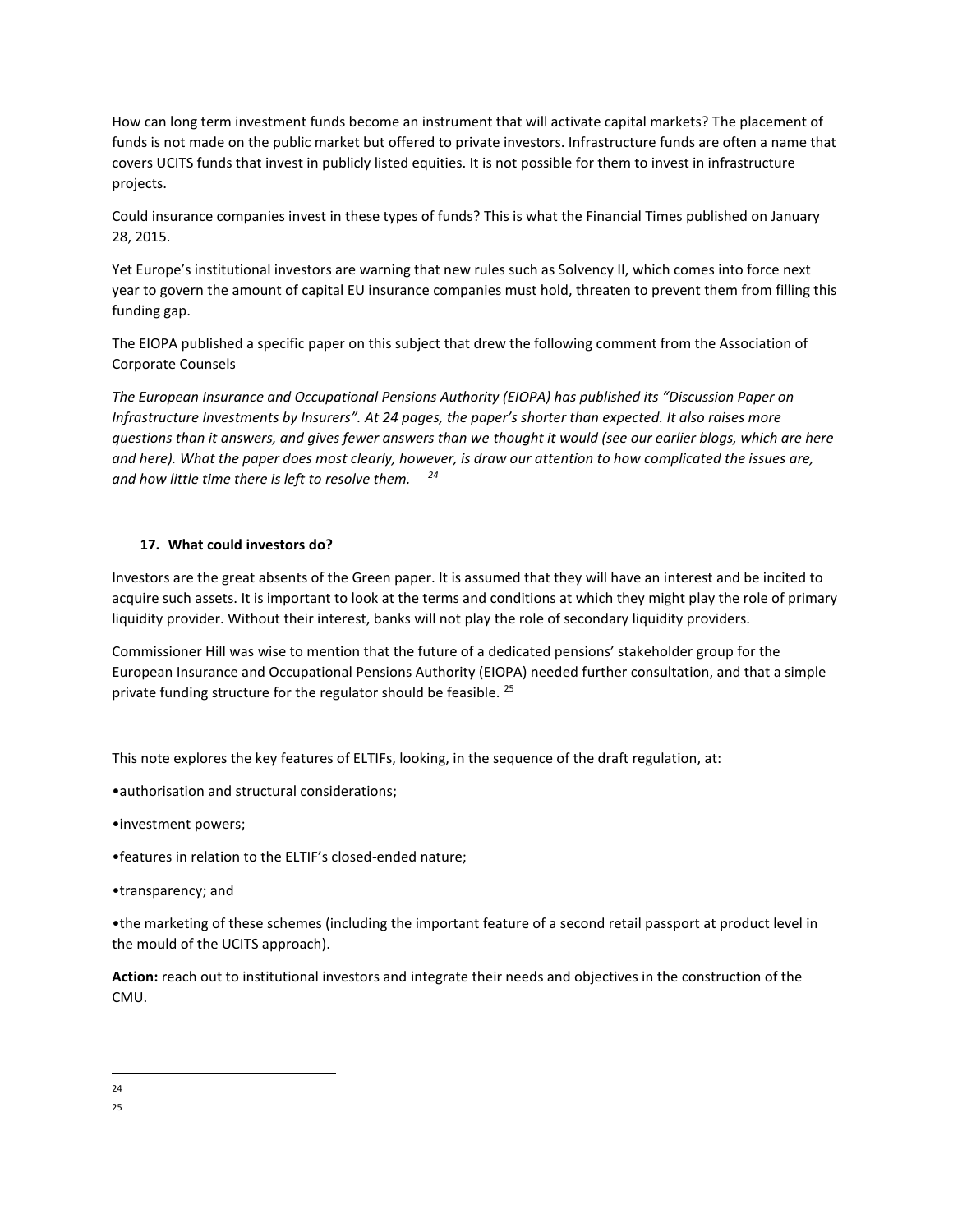#### **18. The Green Paper misrepresents Solvency II as an encouragement to long term financing**

*Solvency II, will allow companies to invest more in long-term assets by removing national restrictions on the composition of their asset portfolio. (17)*

While this comment will not express an opinion on the merits and/or weakness of the Solvency II directive for the European markets, it is certain that Solvency II will not encourage long term-financing within the context of a more robust capital markets in Europe as the Green Paper presumes. Currently, the Solvency II regime is schedule to be fully effective on January 1, 2016—three years prior to the goal set out for a fully functioning European Capital Markets Union by 2019. The Solvency II directive has a series of rules that discourages investment in the long term. Most notably, Solvency II utilizes a market value framework to ensure that the balance sheets of insurance companies have enough capital buffers to deal with any large market disruptions. In doing so, the market value of traditionally safe assets will increase while the values of other long-term assets classes (like infrastructure and real estate) will decrease and insurance companies will seem like they are in a weak capital position, even though their liabilities are due in a distant future and may be able to withstand temporary market volatility. Insurance companies will no longer have as much incentive to hold long-term investments because of the way the market value framework interprets the balance sheets, and will instead turn to assets with shorter maturities and safe assets traditionally not impacted by market volatility.

Right now, insurance companies are the largest institutional investors in Europe with 15.1 trillion of assets under management as of December 31, 2011.<sup>26</sup> If Solvency II is impacting the ability of insurance companies to make long-term investments, this will in turn impact their contribution of liquidity to the European Capital Markets. Maria Koller, the director General of Insurance Europe, made a comment that is illustrative of this point:

"*While the industry welcomes the move to a risk-based regulatory regime and recognises that the final version of Solvency II was improved to avoid a huge negative impact on long-term investments, aspects of the directive and how it is implemented will still require insurers to hold inappropriately high amounts of capital against their longterm investments.*

*'This will make it more expensive for insurers to invest in long-term government and corporate bonds, as well as growth-stimulating activities, such as infrastructure projects.'* <sup>27</sup>

<sup>26</sup> See Insurance Europe "Funding the Future Insurers' role as Institutional Investors" (June 2013), http://www.insuranceeurope.eu/uploads/Modules/Publications/funding-the-future.pdf <sup>27</sup> <http://www.theactuary.com/news/2014/09/insurers-issue-solvency-ii-investment-warning/>

 $\overline{\phantom{a}}$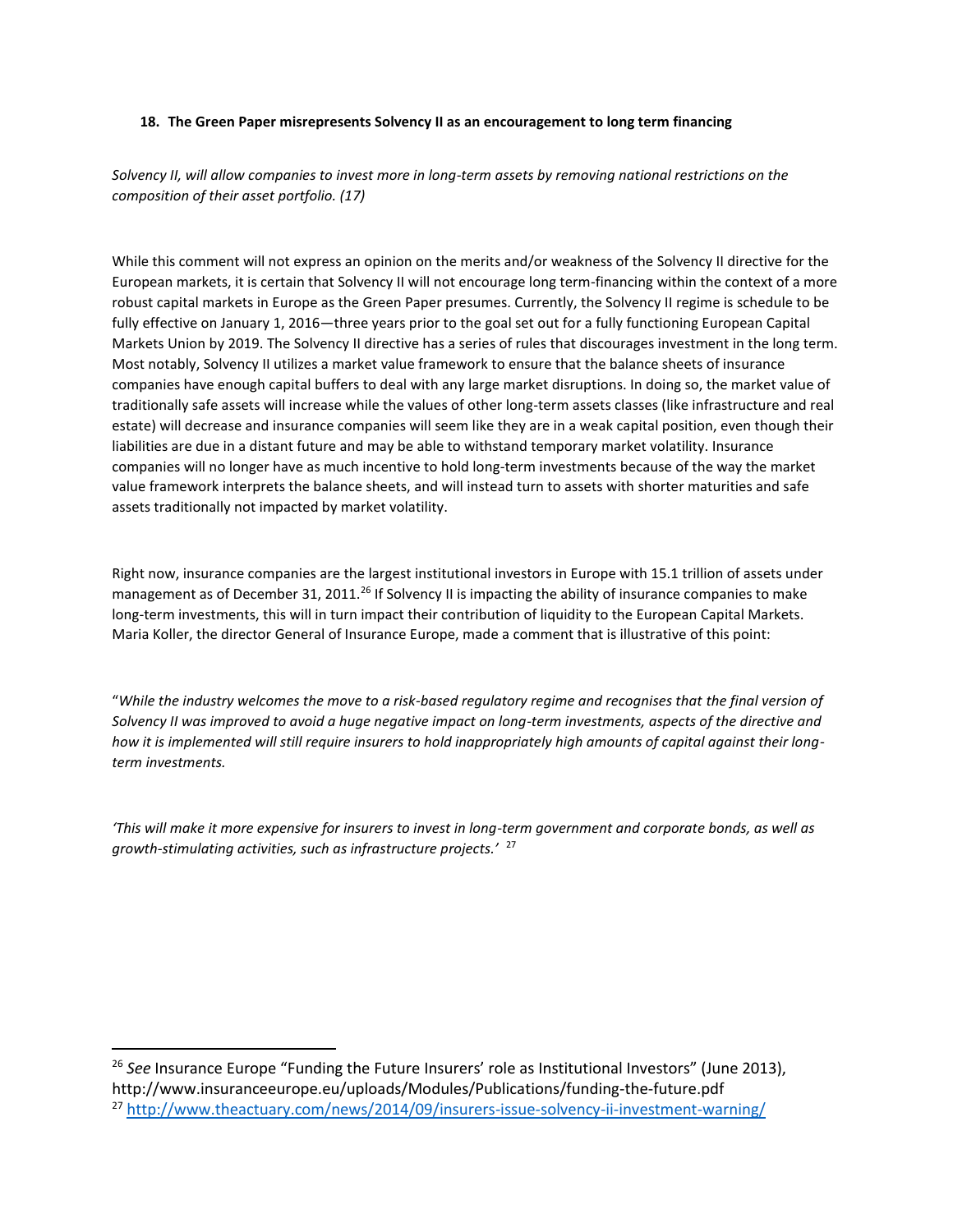In fact, the European Commission wrote an open letter<sup>28</sup> to EIOPA regarding insurance companies in their role as long-term investors and later a Green Paper<sup>29</sup> concerned with the range of factors that may impact long term financing in Europe. In terms of Solvency II, the Green paper said:

*Institutional investors such as insurance companies are suitable providers of long-term funding. While investment by institutional investors in less liquid assets such as infrastructure assets has been limited, the search for higher yields in a low interest rate environment is increasing their appetite for such assets.* 

*Solvency II, applicable from 1 January 2016, will repeal certain investment obstacles, particularly for less liquid asset classes, which currently exist in Member States. Insurers will be free to invest in any type of asset subject to the prudent person principle, whereby they should be able to "properly identify, measure, monitor, manage, control and report" the risks associated with such assets.* 

*It is argued that strengthening capital requirements to capture all quantifiable risks, including market risk (which was not considered in the previous legal regime, Solvency I) may influence the investment behavior and long-term outlook of insurers as institutional investors. For this reason, the Commission asked the European Insurance and Occupational Pensions Authority (EIOPA) in September 2012 to examine whether the calibration and design of capital requirements necessitates any adjustment, without jeopardizing the prudential effectiveness of the regime, particularly for investments in infrastructure, SMEs and social businesses (including securitisation of debt serving these purposes). EIOPA's analysis was provided in December 2013. It recommends criteria to define high-quality securitisation and designs a more favorable treatment for such instruments, by lowering the corresponding stress factors. (5)* 

In response, EIOPA concluded that there is no justification for lowering the proposed Solvency II market risk charges in relation to certain long-term investments and did not want to extend differential treatment to infrastructure financing and securitizations of SME debt.<sup>30</sup>

If the capital markets union wants to encourage long-term investments and in areas like infrastructure, it must find other ways to do so within the regime of Solvency II. It cannot merely assume that Solvency II directive will in fact strengthen long-term investments or this will impact another area that capital markets can get liquidity from. One option would be to encourage collaboration and resource pooling in order to create institutions that are large enough to make more long-term investments with a risk management system that addresses long-term risks. The CMU must also find ways to address the pro-cyclical behavior of insurance companies selling assets too quickly and not serving as long-term investor

- communication\_en.pdf
- <sup>30</sup> *See*

 $\overline{a}$ 

<sup>&</sup>lt;sup>28</sup> http://ec.europa.eu/internal\_market/insurance/docs/solvency/20120926-letter-faull\_en.pdf <sup>29</sup> http://ec.europa.eu/internal\_market/finances/docs/financing-growth/long-term/140327-

https://eiopa.europa.eu/Publications/Discussion%20paper/Discussion\_Paper\_on\_Standard\_Formula\_Design\_and Calibration for Certain Long-Term Investments 20130408.pdf